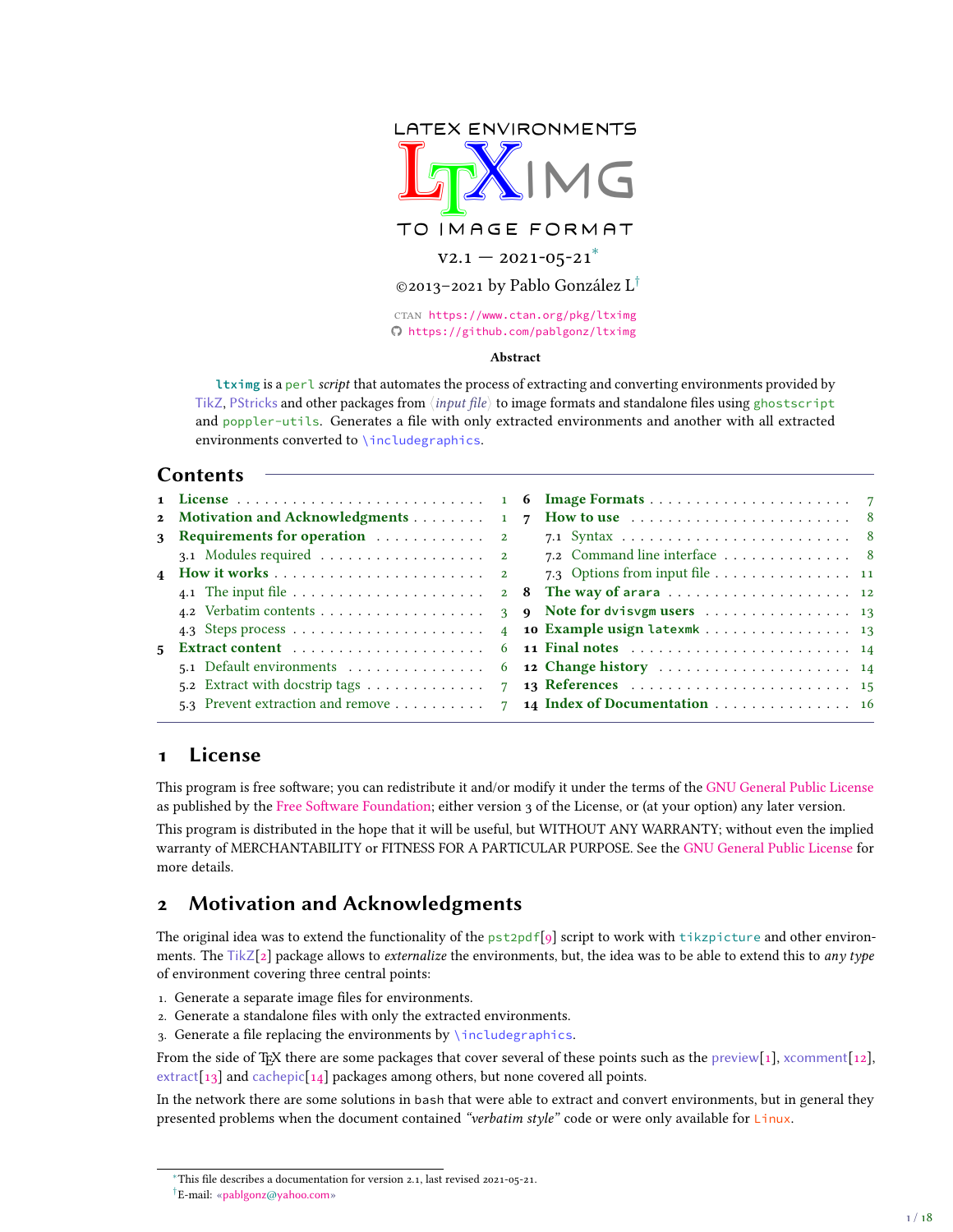<span id="page-1-9"></span>Analysed the situation the best thing was to create a new *"script"* that was able to cover the three points and was multi platform, the union of all these ideas is born **ltximg**.

This script would not be possible without the great work of Herbert Voß author of pst2pdf<sup>[1](#page-1-4)</sup> and Heiko Oberdiek author of pdfcrop<sup>[2](#page-1-5)</sup>. Several parts of the code have been taken and adapted from both scripts.

# <span id="page-1-0"></span>**3 Requirements for operation**

For the complete operation of *ltximg* you need to have a modern T<sub>E</sub>X distribution such as T<sub>E</sub>X Live or MiKT<sub>E</sub>X, have a version equal to or greater than 5.28 of perl, a version equal to or greater than 9.52 of ghostscript, a version equal to or greater than 1.40 of pdfcrop and have a version equal to or greater than 0.52 of poppler-utils. MiKTEX and cygwin users must install the appropriate software for full operation.

**ltximg** auto detects the ghostscript, but not poppler-utils. You should keep this in mind if you are using the script directly and not the version provided in your TEX distribution.

The script has been tested on Windows 10, cygwin 3.1.6, Git for Windows 2.30 and Linux (fedora 34) using ghostscript 9.53.3, poppler-utils 0.90, perl 5.32 and the standard classes offers by LATEX: book, report, article and letter. The preview[\[1\]](#page-14-3) and pst-pdf[\[5\]](#page-14-7) packages are required to process the 〈*input file*〉 and if an 〈*output file*〉 is generated, the graphicx[\[10\]](#page-14-8) and grfext[\[11\]](#page-14-9) packages will be needed.

#### <span id="page-1-1"></span>**3.1 Modules required**

**ltximg** uses only packages from the core of the perl, the distribution encapsulated in TEX Live 2020 for Windows does not have the module Win32::Console::ANSI, this does not affect the operation of the script, but it does affect the presentation of the messages when invoked from *standart* cmd, it is recommended to use a more modern (and comfortable) application such as Windows Terminal.

- Getopt::Long
- File::Spec::Functions
- File::Basename
- Archive::Tar
- Data::Dumper
- FileHandle
- IO::Compress::Zip
- File::Path
- File::Temp
- POSIX
- File::Copy
- File::Find
- Env
- autodie
- Config
- Cwd
- Term::ANSIColor
- Module::Load::Conditional
- Only on Windows:
	- **–** Win32
	- **–** Win32::Console::ANSI
	- **–** Win32::TieRegistry

# <span id="page-1-2"></span>**4 How it works**

It is important to have a general idea of how the *"extraction and conversion"* process works and the requirements that must be fulfilled so that everything works correctly, for this we must be clear about some concepts related to how to work with the 〈*input file*〉, the 〈*verbatim content*〉 and the 〈*steps process*〉.

## <span id="page-1-3"></span>**4.1 The input file**

The 〈*input file*〉 must comply with *certain characteristics* in order to be processed, the content at the beginning and at the end of the *(input file)* is treated in a special way, before *\documentclass and after \end{document}* can go any type of content, internally the script will *"split"* the 〈*input file*〉 at this points.

If the  $\langle input file \rangle$  contains files using  $\in_{\{fle\}}$  or  $\in_{\{fle\}}$  these will not be processed, from the side of the *script* they only represent lines within the file, if you want them to be processed it is better to use the latexpand<sup>[3](#page-1-6)</sup> first and then process the file.

Like \input{〈*file*〉} or \include{〈*file*〉}, blank lines, vertical spaces and tab characters are treated literally, for the *script* the 〈*input file*〉 is just a set of characters, as if it was a simple text file. It is advisable to format the source code 〈*input file*〉 using utilities such as chktex<sup>[4](#page-1-7)</sup> and latexindent<sup>[5](#page-1-8)</sup>, especially if you want to extract the source code of the environments.

Both  $\theta$  \thispagestyle{ $\langle$ *style*} and  $\angle$ pagestyle{ $\langle$ *style*}} are treated in a special way by the script, if they do not appear in the preamble then  $\text{page{}\{\emptyset\}$  will be added and if they are present and  $\{\langle style\rangle\}$  is different from  $\{\langle empty\rangle\}$ this will be replaced by  $\{\langle \text{empty} \rangle\}.$ 

- <span id="page-1-5"></span><sup>2</sup><https://ctan.org/pkg/pdfcrop>
- <span id="page-1-6"></span><sup>3</sup><https://www.ctan.org/pkg/latexpand>
- <span id="page-1-7"></span><sup>4</sup><https://www.ctan.org/pkg/chktex>
- <span id="page-1-8"></span><sup>5</sup><https://www.ctan.org/pkg/latexindent>

<span id="page-1-4"></span><sup>1</sup><https://ctan.org/pkg/pst2pdf>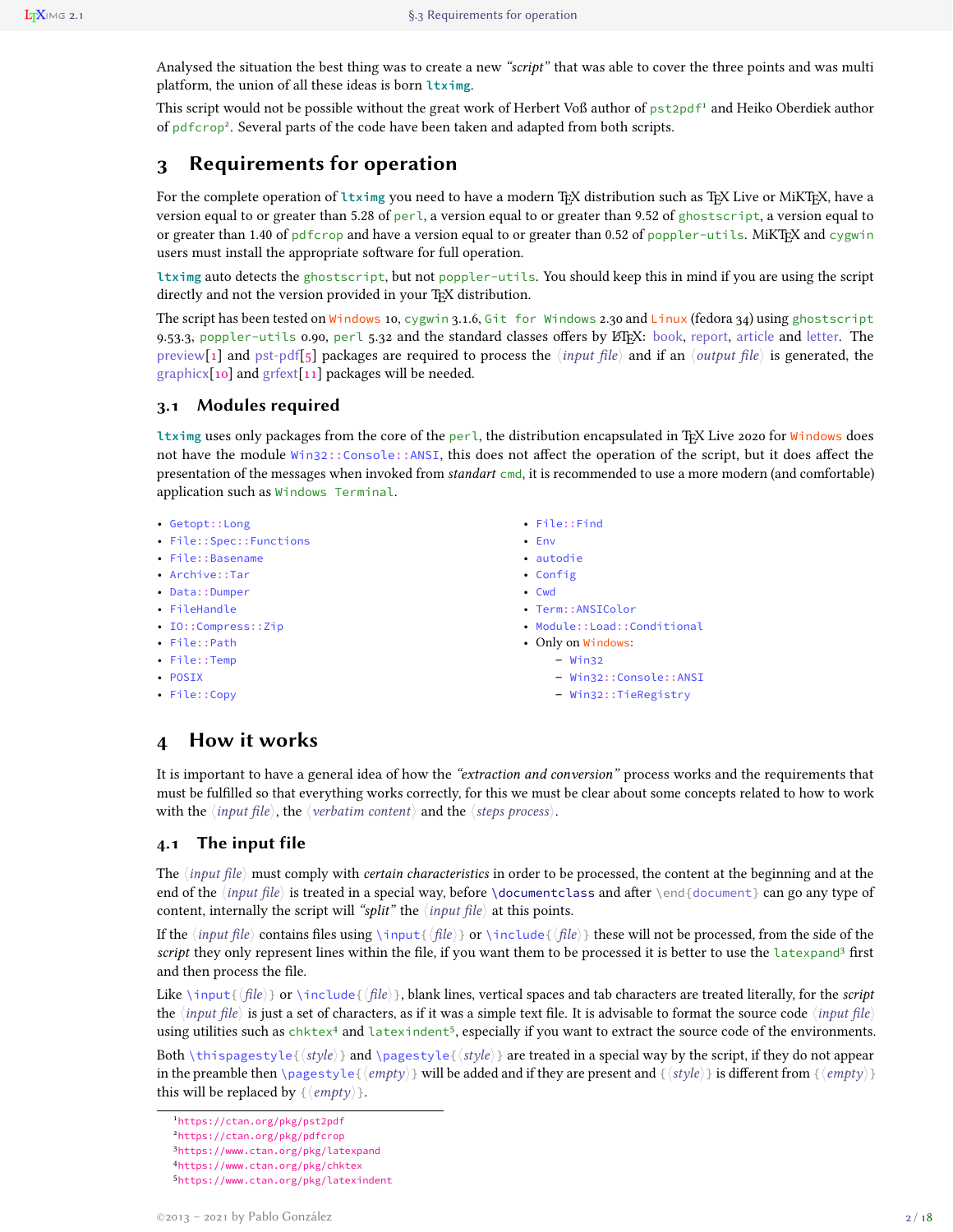<span id="page-2-2"></span>This is necessary for the image creation process, it does not affect the 〈*output file*〉, but it does affect the *standalone* files. For the script the process of dividing the 〈*input file*〉 into four parts and then processing them:

```
1 % Part One: Everything before \documentclass
 2 \documentclass{article}
 3 % Part two: Everything between \documentclass and \begin{document}
4 \begin{document}
5 % Part three: : Everything between \begin{document} and \end{document}
6 \end{document}
7 % Part Four: Everything after \end{document}
```
If for some reason you have an environment filecontents before \documentclass or in the preamble of the 〈*input file*〉 that contains a *sub-document* or *environment* you want to extract, the script will ignore them. Similarly, the content after \end{document} is ignored in the extraction process.

#### <span id="page-2-0"></span>**4.2 Verbatim contents**

One of the greatest capabilities of this script is to *"skip"* the complications that 〈*verbatim content*〉 produces with the extraction of environments using tools outside the "TEX world"[6](#page-2-1) . In order to *"skip"* the complications, the 〈*verbatim content*〉 is classified into three types:

- Verbatim in line.
- Verbatim standard.
- Verbatim write.

#### **Verbatim in line**

The small pieces of code written using a *"verbatim macro"* are considered 〈*verbatim in line*〉, such as \verb|〈*code*〉| or \verb**\***|〈*code*〉| or \macro{〈*code*〉} or \macro[〈*opts*〉]{〈*code*〉}.

Most *"verbatim macro"* provide by packages minted[\[18\]](#page-14-10), fancyvrb[\[16\]](#page-14-11) and listings[\[17\]](#page-14-12) have been tested and are fully supported. They are automatically detected the *verbatim macro* (including **\*** argument) generates by \newmint and \newmintinline and the following list:

| $\cdot$ \mint     | $\cdot$ \verb      | • $\gamma$ \pygment |
|-------------------|--------------------|---------------------|
| $\bullet$ \spverb | $\cdot$ \Verb      | • \Scontents        |
| $\bullet$ \averb  | $\cdot$ \lstinline | $\cdot$ \tcboxverb  |
| $\cdot$ \fverb    | • \pyginline       | $\cdot$ \mintinline |

Some packages define abbreviated versions for "verbatim macro" as *\DefineShortVerb, \lstMakeShortInline* and \MakeSpecialShortVerb, will be detected automatically if are declared explicitly in 〈*input file*〉.

The following consideration should be kept in mind for some packages that use abbreviations for verbatim macros, such as shortvrb[\[15\]](#page-14-13) or doc[15] for example in which there is no explicit  $\text{macro}$  in the document by means of which the abbreviated form can be detected, for automatic detection need to find \DefineShortVerb explicitly to process it correctly. The solution is quite simple, just add in 〈*input file*〉:

```
\UndefineShortVerb{\|}
\DefineShortVerb{\|}
```
depending on the package you are using. If your *"verbatim macro"* is not supported by default or can not detect, use the options described in [7.2](#page-7-2) and [7.3.](#page-10-0)

#### **Verbatim standard**

These are the *"classic"* environments for *"writing code"* are considered 〈*verbatim standard*〉, such as verbatim and lstlisting environments. The following list (including **\*** argument) is considered as 〈*verbatim standard*〉 environments:

| • Example            | • SaveVerbatim | • comment       | • pyglist          |
|----------------------|----------------|-----------------|--------------------|
| • CenterExample      | • PSTcode      | • chklisting    | $\bullet$ program  |
| · SideBySideExample  | • LTXexample   | • verbatimtab   | • programl         |
| • PCenterExample     | • tcblisting   | • listingcont   | • programL         |
| · PSideBySideExample | • spverbatim   | • boxedverbatim | • programs         |
| • verbatim           | • minted       | $\bullet$ demo  | $\bullet$ programf |
| • Verbatim           | • listing      | · sourcecode    | • programso        |
| • BVerbatim          | • lstlisting   | • xcomment      | • programt         |
| • LVerbatim          | $\cdot$ alltt  | • pygmented     |                    |
|                      |                |                 |                    |

<span id="page-2-1"></span> $6$ Only TEX can understand TEX, all other languages and programs are just lines in a file.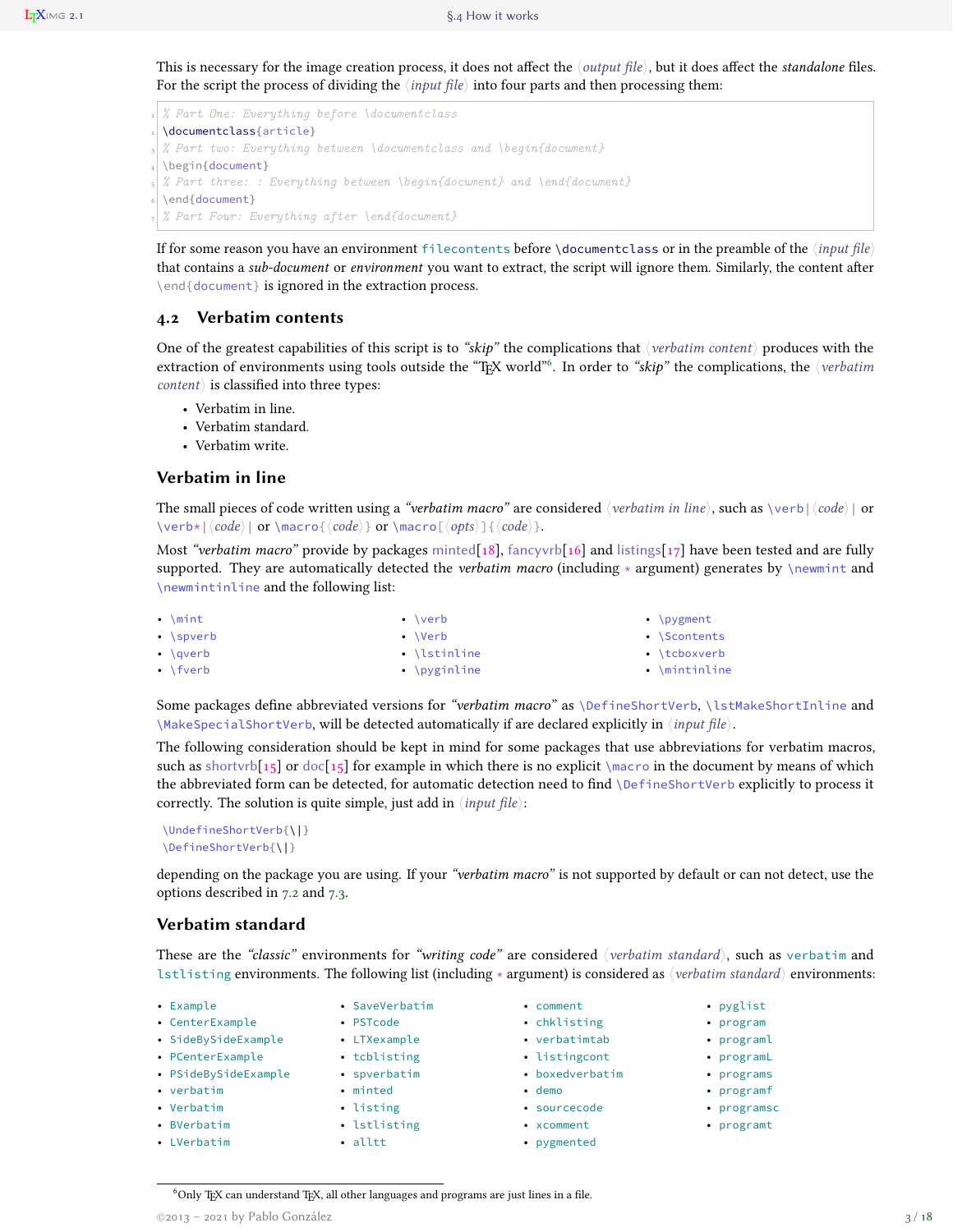<span id="page-3-1"></span>They are automatically detected 〈*verbatim standard*〉 environments (including **\*** argument) generates by commands:

- \DefineVerbatimEnvironment
- \NewListingEnvironment
- \DeclareTCBListing
- \ProvideTCBListing • \lstnewenvironment
- \newtabverbatim
- 
- \specialcomment
- \includecomment
- \newtcblisting
- \NewTCBListing
- \newverbatim
- \NewProgram • \newminted
- 

If any of the 〈*verbatim standard*〉 environments is not supported by default or can not detected, you can use the options described in [7.2](#page-7-2) and [7.3.](#page-10-0)

#### **Verbatim write**

• tcboutputlisting • tcbexternal

Some environments have the ability to write *"external files"* or *"store content"* in memory, these environments are considered *(verbatim write*), such as scontents, filecontents or VerbatimOut environments. The following list is considered (including **\*** argument) as 〈*verbatim write*〉 environments:

- scontents • filecontents
- tcbwritetmp • extcolorbox

• extikzpicture • VerbatimOut

• verbatimwrite • filecontentsdef

• filecontentshere

- filecontentsdefstarred
	- filecontentsgdef
	- filecontentsdefmacro
- filecontentsdefmacro filecontentsgdefmacro

They are automatically detected 〈*verbatim write*〉 (including **\*** argument) environments generates by commands:

- \renewtcbexternalizetcolorbox
- \renewtcbexternalizeenvironment
- \newtcbexternalizeenvironment
- \newtcbexternalizetcolorbox
- \newenvsc

If any of the 〈*verbatim write*〉 environments is not supported by default or can not detected, you can use the options described in [7.2](#page-7-2) and [7.3.](#page-10-0)

#### <span id="page-3-0"></span>**4.3 Steps process**

For creation of the image formats, extraction of source code of environments and creation of an 〈*output file*〉, **ltximg** need a various steps. Let's assume that the 〈*input file*〉 is test.tex, 〈*output file*〉 is test-out.tex, the working directory are "./", the directory for images are ./images, the temporary directory is /tmp and we want to generate images in pdf format and 〈*standalone*〉 files for all environments extracted.

We will use the following code as test.tex:

```
1 % Some commented lines at begin file
  2 \documentclass{article}
  3 \usepackage{tikz}
  4 \begin{document}
 5 Some text
6 \begin{tikzpicture}
  7 Some code
8 \end{tikzpicture}
 9 Always use \verb|\begin{tikzpicture}| and \verb|\end{tikzpicture}| to open
10 and close environment
11 \begin{tikzpicture}
12 Some code
13 \end{tikzpicture}
14 Some text
15 \begin{verbatim}
16 \begin{tikzpicture}
17 Some code
18 \end{tikzpicture}
19 \end{verbatim}
20 Some text
21 \end{document}
22 Some lines that will be ignored by the script
```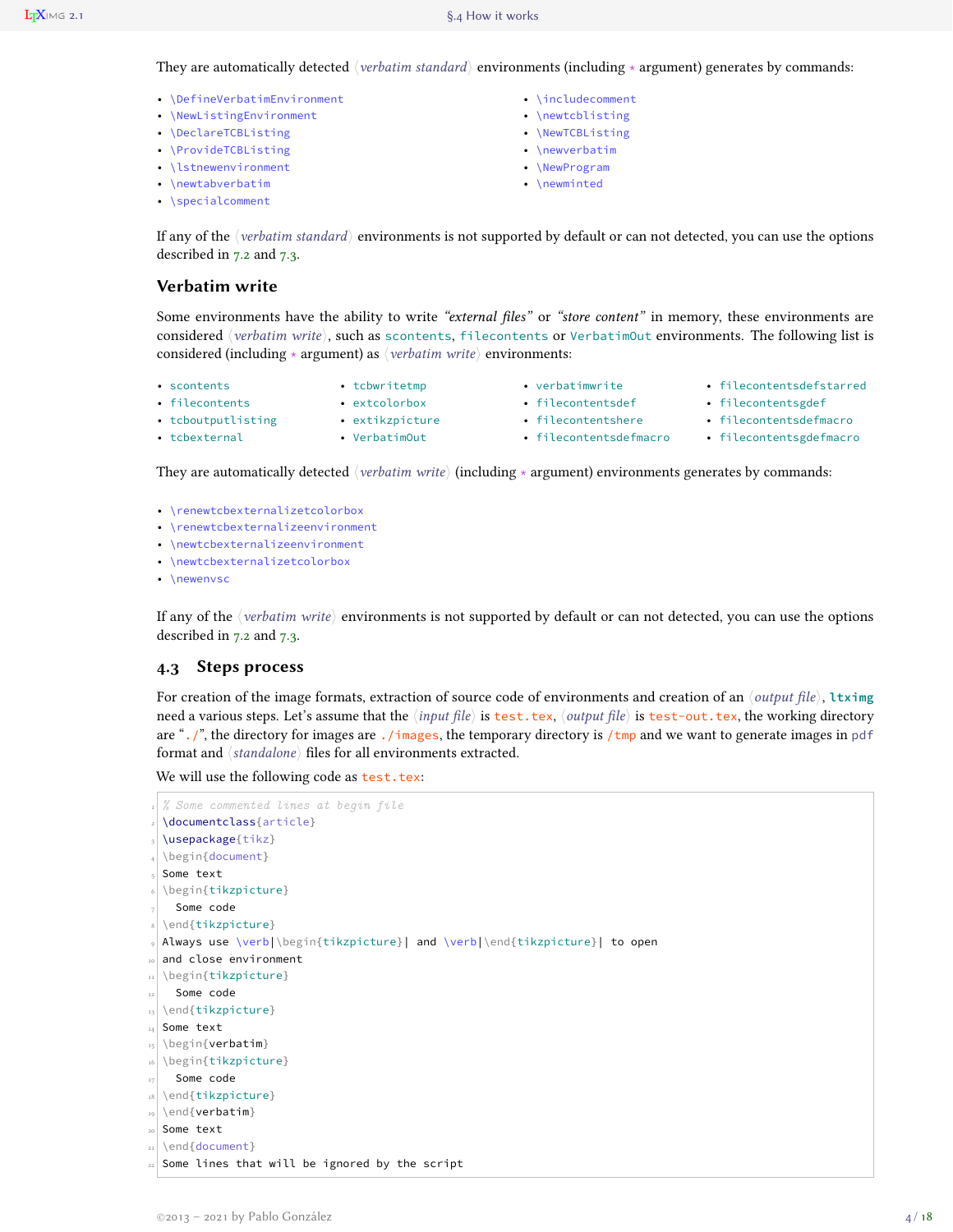#### <span id="page-4-0"></span>**Validating Options**

The first step is read and validated  $[\langle options \rangle]$  from the command line and test.tex, verifying that test.tex contains *some* environment to extract, check the name and extension of test-out.tex, check the directory ./images if it doesn't exist create it and create a temporary directory /tmp/hG45uVklv9.

The entire test.tex file is loaded into memory and *"split"* to start the extraction process.

#### **Comment and ignore**

In the second step, once the file test.tex is loaded and divided in memory, proceeds (in general terms) as follows:

Search the words \begin{ and \end{ in verbatim standard, verbatim write, verbatim in line and commented lines, if it finds them, converts to \BEGIN{ and \END{, then places all code to extract inside the \begin{preview} …\end{preview}.

At this point *"all"* the code you want to extract is inside \begin{preview}...\end{preview}.

## **Creating files and extracting**

In the third step, the script generate 〈*standalone*〉 files: test-fig-1.tex, test-fig-2.tex, … and saved in ./images then proceed in two ways according to the [〈*options*〉] passed to generate a temporary file with a random number (1981 for example):

1. If script is call *without* --noprew options, the following lines will be added at the beginning of the test.tex (in memory):

```
\PassOptionsToPackage{inactive}{pst-pdf}%
\AtBeginDocument{%
\RequirePackage[inactive]{pst-pdf}%
\RequirePackage[active,tightpage]{preview}%
\renewcommand\PreviewBbAdjust{-60pt -60pt 60pt 60pt}}%
% rest of input file
```
The different parts of the file read in memory are joined and save in a temporary file test-fig-1981.tex in "./". This file will contain all the environments for extraction between \begin{preview}…\end{preview} along with the rest of the document. If the document contains images, these must be in the formats supported by the *engine* selected to process the 〈*input file*〉.

2. If script is call *with* --noprew options, the \begin{preview}…\end{preview} lines are only used as delimiters for extracting the content *without* using the package preview, the following lines will be added at the beginning of the test.tex (in memory):

```
\PassOptionsToPackage{inactive}{pst-pdf}%
\AtBeginDocument{%
\RequirePackage[inactive]{pst-pdf}}%
% only environments extracted
```
Then it is joined with all extracted environments separated by  $\newcommand{\mbox}{m}{n}$  and saved in a temporary file test-fig-1981.tex in " $\cdot$  /".

If --norun is passed, the temporary file test-fig-1981.tex is renamed to test-fig-all.tex and moved to ./images.

#### **Generate image formats**

In the fourth step, the script generating the file test-fig-1981.pdf with all code extracted and croping, running:

[user@machine **~**:]\$ 〈*compiler*〉 -no-shell-escape -interaction=nonstopmode -recorder test-fig-1981.tex [user@machine **~**:]\$ pdfcrop --margins 0 test-fig-1981.pdf test-fig-1981.pdf

Now move test-fig-1981.pdf to /tmp/hG45uVklv9 and rename to test-fig-all.pdf, generate image files test-fig-1.pdf and test-fig-2.pdf and copy to ./images, if the image files exist, they will be rewritten each time you run the script. The file test-fig-1981.tex is moved to the ./images and rename to test-fig-all.tex.

Note the options passed to 〈*compiler*〉 always use -no-shell-escape and -recorder to generate the .fls file which is used to delete temporary files and directories after the process is completed. The --shell option activates -shell-escape or -enable-write18 in MiKTEX for compatibility with packages such as minted or others.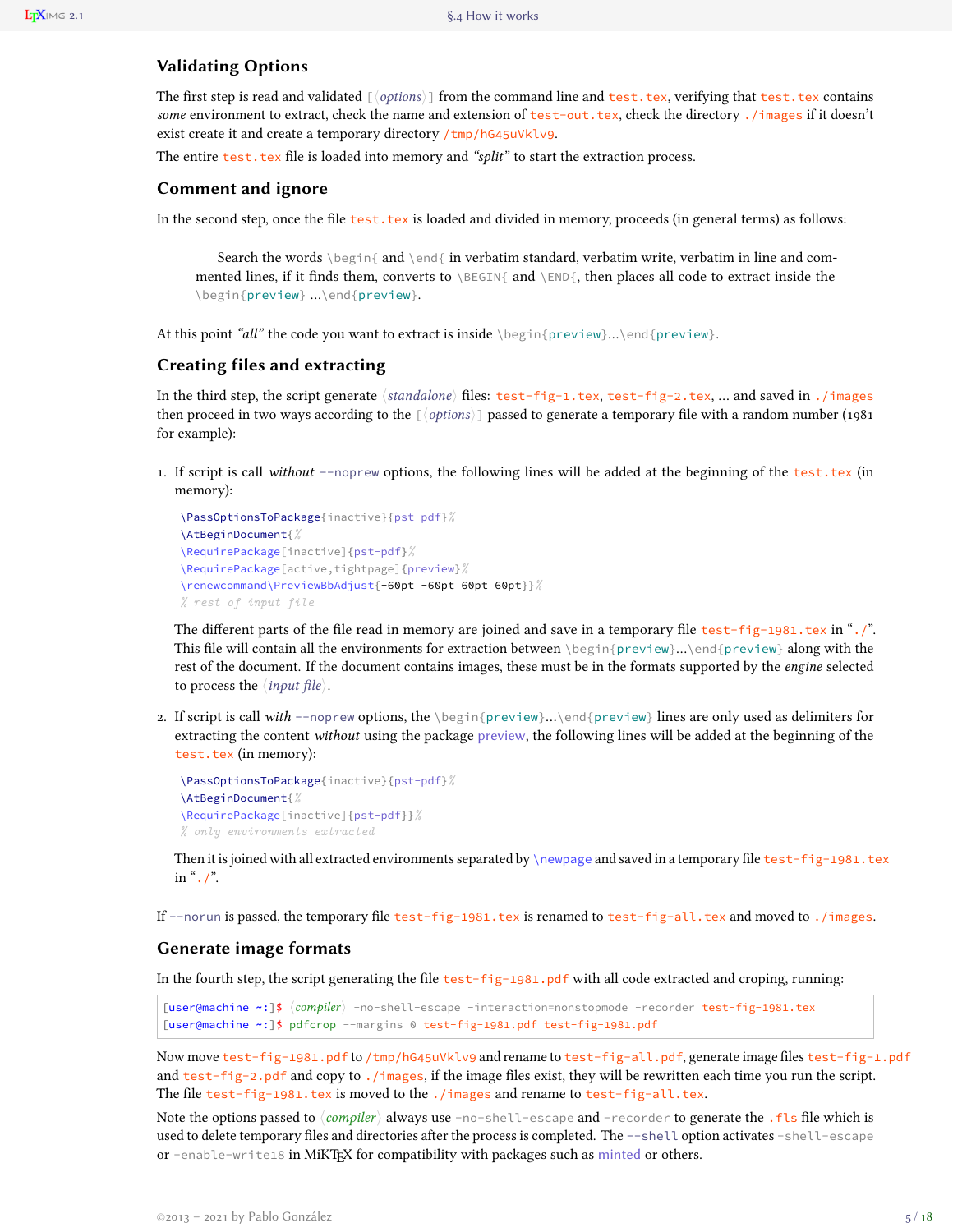## <span id="page-5-2"></span>**Create output file**

In the fifth step, the script apply the option --clean, remove all content betwen  $%$  \*\*\* remove> ...  $%$  /\* remove> and try to detect whether the graphicx package and the \graphicspath command are in the preamble of the 〈*output file*〉 (in memory). If it is not possible to find it, it will read the  $\log$  file generated by the temporary file with only preamble. Once the detection is complete, the package grfext and  $\PP$ rependGraphicsExtensions\* will be added at the end of the preamble:

```
1 \usepackage{graphicx}
```

```
2 \graphicspath{{images/}}
```

```
3 \usepackage{grfext}
```

```
4 \PrependGraphicsExtensions*{.pdf}
```
Now converting all extracted code to \includegraphics and save test-out.tex in "./", then proceed to run:

[user@machine **~**:]\$ 〈*compiler*〉 -recorder -no-shell-escape test-out.tex

generating the file test-out.pdf.

## **Clean temporary files and dirs**

In the sixth step, the script read the files test-fig-1981.fls and test-out.fls, extract the information from the temporary files and dirs generated in the process in ". /" and then delete them together with the directory  $/\text{tmp/hG45uVkU9}$ . Finally the output file test-out.tex looks like this:

```
1 % some commented lines at begin document
2 \documentclass{article}
3 \usepackage{tikz}
4 \graphicspath{{images/}}
5 \usepackage{grfext}
6 \PrependGraphicsExtensions*{.pdf}
7 \begin{document}
8 Some text
9 \includegraphics[scale=1]{test-fig-1}
10 Always use \verb|\begin{tikzpicture}| and \verb|\end{tikzpicture}| to open
11 and close environment
12 \includegraphics[scale=1]{test-fig-2}
13 Some text
14 \begin{verbatim}
15 \begin{tikzpicture}
16 Some code
17 \end{tikzpicture}
18 \end{verbatim}
19 Some text
20 \end{document}
```
# <span id="page-5-0"></span>**5 Extract content**

The script provides two ways to 〈*extract*〉 content from 〈*input file*〉, using 〈*environments*〉 and 〈*docstrip tags*〉. Some environment (including **\*** argument) are supported by default. If environments are nested, the outermost one will be extracted.

## <span id="page-5-1"></span>**5.1 Default environments**

\begin{**preview**} Environment provide by preview[\[1\]](#page-14-3) package. If any preview environments found in the 〈*input file*〉 will be extracted and 〈*env content*〉 \end{**preview**}

〈*env content*〉 \end{**postscript**}

〈*env content*〉 \end{**PSTexample**} converted these. Internally the script converts all environments to extract in preview environments. Is better comment this package in preamble unless the option -n,--noprew is used. This environment is reserved for the internal process of extraction and conversion, it cannot be passed as an argument to the option --skipenv.

\begin{**postscript**} Environment provide by pst-pdf[\[5\]](#page-14-7), auto-pst-pdf[\[6\]](#page-14-14) and auto-pst-pdf-lua[\[7\]](#page-14-15) packages. Since the pst-pdf, auto-pst-pdf and auto-pst-pdf-lua packages internally use the preview package, is better comment this in preamble. Only the *content* of this environment is extracted and *"not"* the environment itself when using the --srcenv or --subenv options.

\begin{**PSTexample**} Environment provide by pst-exa[\[8\]](#page-14-16) packages. The script automatically detects the \begin{PSTexample} ...\end{PSTexample} environments and processes them as separately compiled files. The user should have loaded the package with the [swpl] or [tcb] option and run the script using --latex or --xetex. This environment is reserved for the internal process of extraction and conversion, it cannot be passed as an argument to the option --skipenv.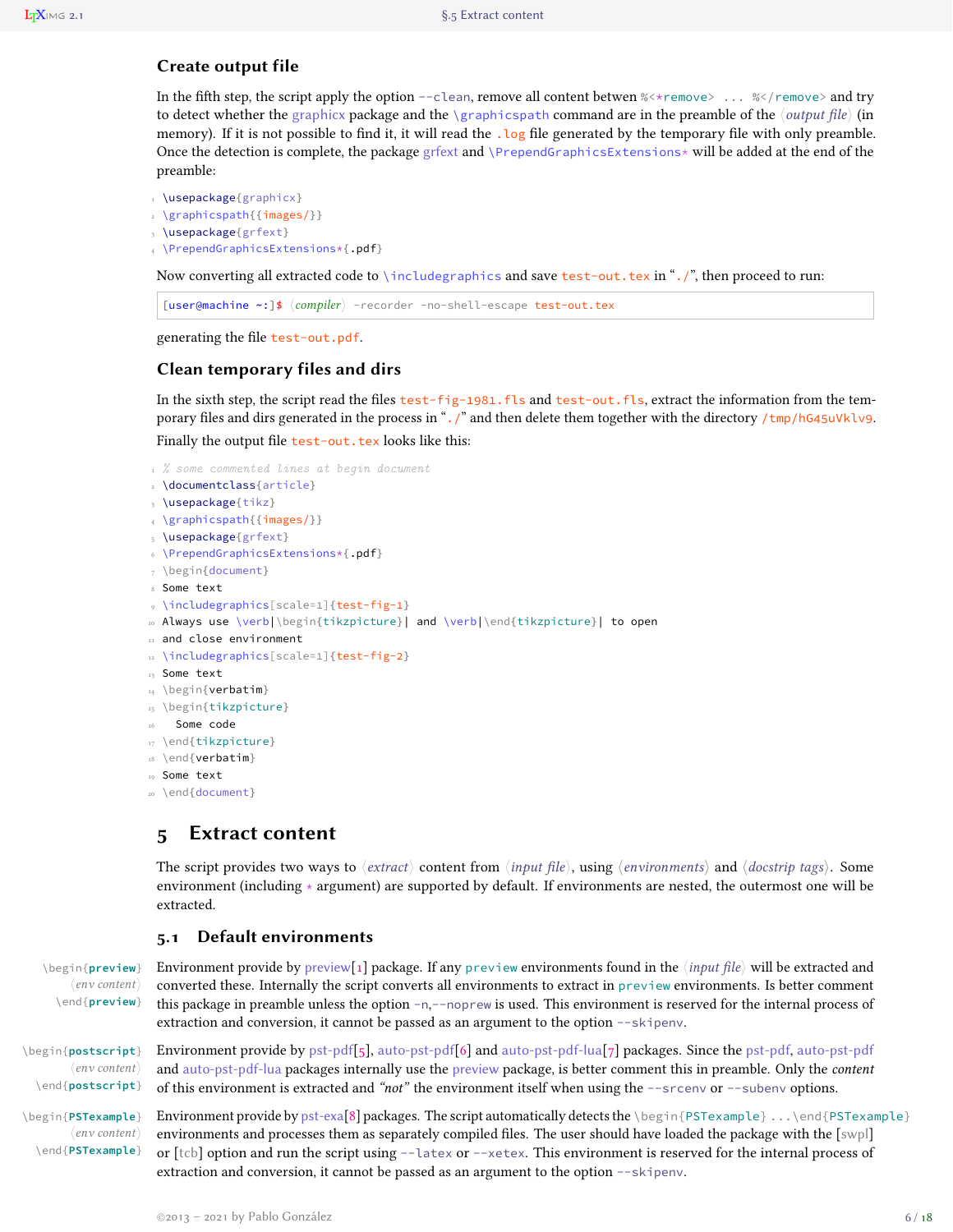| environi               | \begin{pspicture}               |
|------------------------|---------------------------------|
| LAT <sub>F</sub> X syr | $\langle$ env content $\rangle$ |
|                        | \end{pspicture}                 |
| Environi               | \begin{psgraph}                 |
| syntax $\setminus$     | $\langle$ env content $\rangle$ |
|                        | \end{psgraph}                   |
| Environ                | begin{tikzpicture}              |
| <b>L'IFX</b> syr       | $\langle$ env content $\rangle$ |
|                        | \end{tikzpicture}               |
| Environr               | \begin{pgfpicture}              |
| presents               | $\langle$ env content $\rangle$ |
| If you ne              | \end{pgfpicture}                |
|                        |                                 |

<span id="page-6-3"></span>**Environment provide by PStricks[\[3\]](#page-14-17) package. The plain TEX syntax** \pspicture ... \endpspicture its converted to htax \begin{pspicture} ... \end{pspicture} if not within the PSTexample or postscript environments.

 $\Phi$  ends provide by pst-plot[\[4\]](#page-14-18) package. The plain T<sub>EX</sub> syntax \psgraph ... \endpsgraph its converted to LATEX  $\begin{bmatrix} \begin{array}{c} \mathsf{begin}} \mathsf{begin}} \end{array} \end{bmatrix} \dots \end{bmatrix}$  and  $\begin{bmatrix} \mathsf{psgraph} \end{bmatrix}$  if not within the PSTexample or postscript environments.

\begin{**tikzpicture**} Environment provide by TikZ[\[2\]](#page-14-2) package. The plain TEX syntax \tikzpicture ... \tikzpicture its converted to htax \begin{tikzpicture} ... \end{tikzpicture} but no a short syntax \tikz ... ;.

\begin{**pgfpicture**} Environment provide by pgf[\[2\]](#page-14-2) package. Since the script uses a *"recursive regular expression"* to extract environments, no problems if present pgfinterruptpicture.

eed to extract other environments you can use one of the options described in [7.2](#page-7-2) or [7.3.](#page-10-0)

## <span id="page-6-0"></span>**5.2 Extract with docstrip tags**

〈*content*〉 %</**ltximg**>

%<\***ltximg**> All content included between **%**<**\***ltximg> ... **%**</ltximg> is extracted. The tags can *not* be nested and should be at the beginning of the line and in separate lines. Internally the script converts all this tags to preview environments.

```
% no space before open tag %<∗
%<*ltximg>
code to extract
%</ltximg>
% no space before close tag %</
```
#### <span id="page-6-1"></span>**5.3 Prevent extraction and remove**

Sometimes you do not want to *"extract all"* the environments from 〈*input file*〉 or you want to remove environments or arbitrary content. The script provides a convenient way to solve this situation.

\begin{**nopreview**} Environment provide by preview package. Internally the script converts all *"skip"* environments to \begin{nopreview} 〈*env content*〉 \end{**nopreview**} …\end{nopreview}. Is better comment this package in preamble unless the option -n,--noprew is used. This environment is reserved for the internal process of extraction and conversion, it cannot be passed as an argument to the option - extrenv.

%<\***noltximg**> All content betwen **%**<**\***noltximg> ... **%**</noltximg> are ignored and no extract. The tags can *not* be nested and should 〈*content*〉 be at the beginning of the line and in separate lines. Internally the script converts all this tags to nopreview environments.

```
% no space before open tag %<∗
%<*noltximg>
no extract this
%</noltximg>
% no space before close tag %</
```
〈*content*〉 %</**remove**>

%</**noltximg**>

%<\***remove**> All content betwen **%**<**\***remove> ... **%**</remove> are deleted in the 〈*output file*〉. The tags can *not* be nested and should be at the beginning of the line and in separate lines.

```
% no space before open tag %<∗
%<*remove>
lines removed in output file
%</remove>
% no space before close tag %</
```
The content will be deleted if it is *"not"* within a 〈*verbatim*〉 or 〈*verbatim write*〉 environment. If you want to remove specific environments automatically you can use one of the options described in [7.2](#page-7-2) or [7.3.](#page-10-0)

# <span id="page-6-2"></span>**6 Image Formats**

The 〈*image formats*〉 generated by the **ltximg** using ghostscript and poppler-utils are the following command lines:

**pdf** The image format generated using ghostscript. The line executed by the system is:

[user@machine **~**:]\$ gs -q -dNOSAFER -sDEVICE=pdfwrite -dPDFSETTINGS=/prepress

**eps** The image format generated using pdftoeps. The line executed by the system is:

[user@machine **~**:]\$ pdftops -q -eps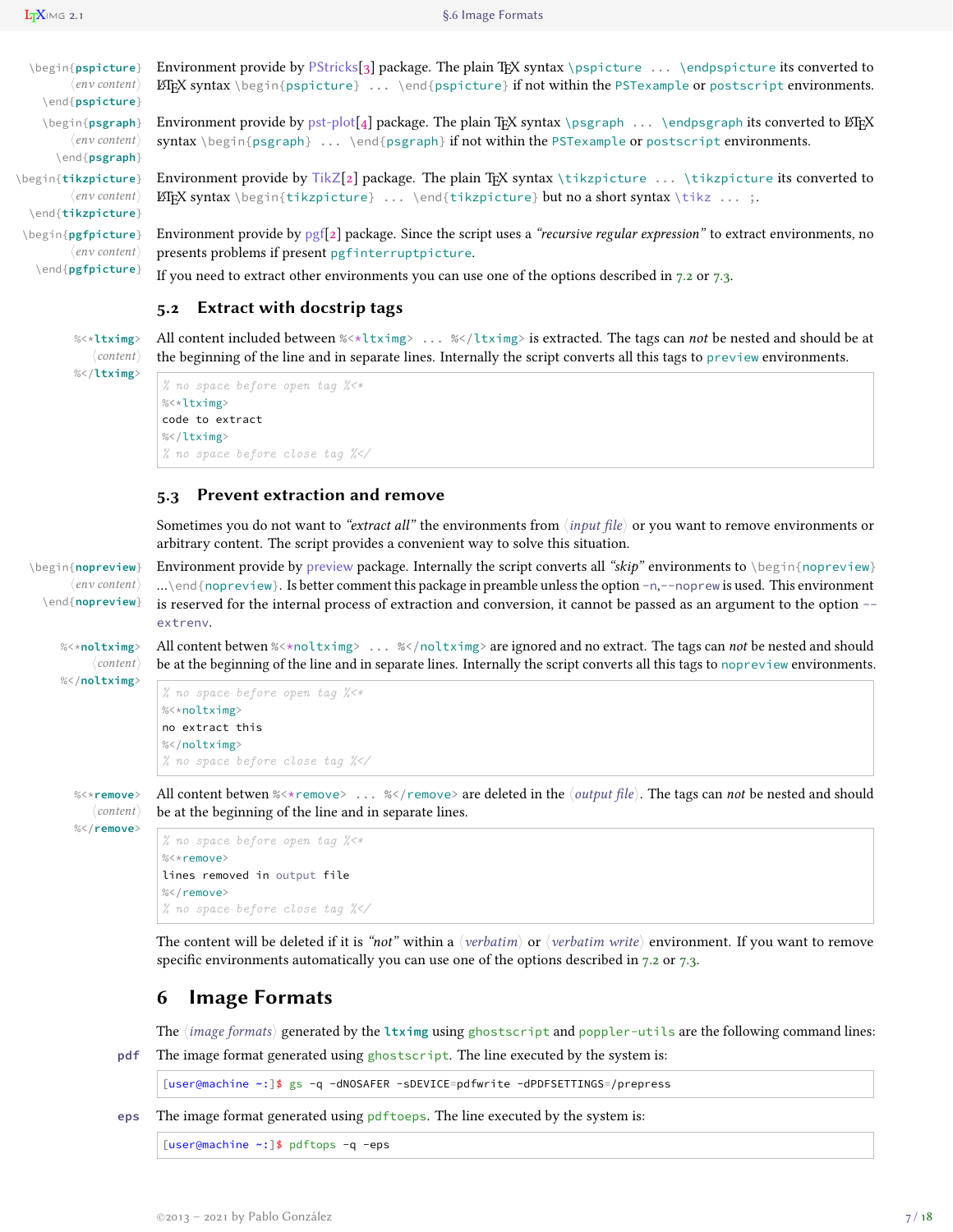<span id="page-7-3"></span>

[user@machine **~**:]\$ gs -q -dNOSAFER -sDEVICE=pngalpha -r150

**jpg** The image format generated using ghostscript. The line executed by the system is:

[user@machine **~**:]\$ gs -q -dNOSAFER -sDEVICE=jpeg -r150 -dJPEGQ=100 \ -dGraphicsAlphaBits=4 -dTextAlphaBits=4

**ppm** The image format generated using pdftoppm. The line executed by the system is:

[user@machine **~**:]\$ pdftoppm -q -r 150

**tiff** The image format generated using ghostscript. The line executed by the system is:

[user@machine **~**:]\$ gs -q -dNOSAFER -sDEVICE=tiff32nc -r150

**svg** The image format generated using pdftocairo. The line executed by the system is:

[user@machine **~**:]\$ pdftocairo -q -r 150

**bmp** The image format generated using ghostscript. The line executed by the system is:

```
[user@machine ~:]$ gs -q -dNOSAFER -sDEVICE=bmp32b -r150
```
## <span id="page-7-0"></span>**7 How to use**

#### <span id="page-7-1"></span>**7.1 Syntax**

The syntax for  $l$ tximg is simple, if your use the version provided in your T<sub>E</sub>X distribution:

[user@machine **~**:]\$ **ltximg** [〈*options*〉] [--] 〈*input file*〉

If the development version is used:

[user@machine **~**:]\$ perl **ltximg** [〈*options*〉] [--] 〈*input file*〉

The extension valid for  $\langle input\ file\rangle$  are .tex or .ltx, relative or absolute paths for files and directories is not supported. If used without [〈*options*〉] the extracted environments are converted to pdf image format and saved in the ./images directory using pdflatex and preview package.

## <span id="page-7-2"></span>**7.2 Command line interface**

The script provides a *command line interface* with short **-** and long **--** option, they may be given before the name of the 〈*input file*〉, the order of specifying the options is not significant. Options that accept a 〈*value*〉 require either a blank space  $\Box$  or = between the option and the  $\langle value \rangle$ . Multiple short options can be bundling and if the last option takes a 〈*comma separated list*〉 you need **--** at the end.

| $-h, -help \, \langle boolean \rangle$ |                                                                                          | (default: off) |      |
|----------------------------------------|------------------------------------------------------------------------------------------|----------------|------|
|                                        | Display a command line help and exit.                                                    |                |      |
| $-l$ , $-l$ og                         | $\langle boolean \rangle$                                                                | (default: off) |      |
|                                        | Write a ltximg. log file with all process information.                                   |                |      |
| $-v, -version$                         | $\langle boolean \rangle$                                                                | (default: off) |      |
|                                        | Display the current version $(2.1)$ and exit.                                            |                |      |
| -V, --verbose                          | $\langle boolean \rangle$                                                                | (default: off) |      |
|                                        | Show verbose information of process in terminal.                                         |                |      |
| $-d, -dpi$                             | $\langle$ integer $\rangle$                                                              | (default: 150) |      |
|                                        | Dots per inch for images files. Values are positive integers less than or equal to 2500. |                |      |
| $-t, -t$ if                            | $\langle boolean \rangle$                                                                | (default: off) |      |
|                                        | Create a .tif images files using ghostscript.                                            |                |      |
| $-b$ , $--b$ mp                        | $\langle boolean \rangle$                                                                | (default: off) |      |
|                                        | Create a .bmp images files using ghostscript.                                            |                |      |
| $-j$ , $-j$ pg                         | $\langle boolean \rangle$                                                                | (default: off) |      |
|                                        | Create a .jpg images files using ghostscript.                                            |                |      |
|                                        | $@2013 - 2021$ by Pablo González                                                         |                | 8/18 |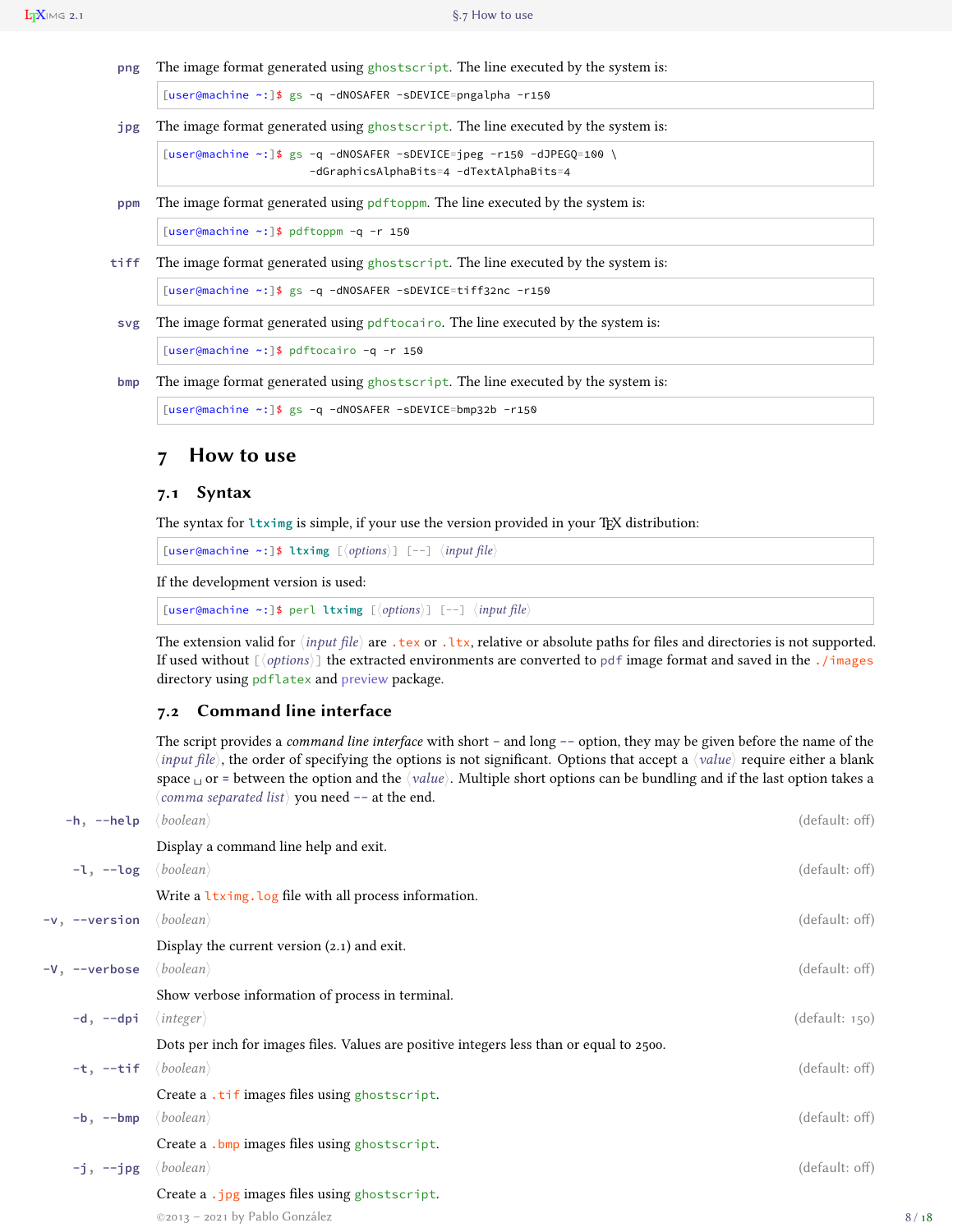<span id="page-8-0"></span>

| $-p, --png$     | $\langle boolean \rangle$                                                                                                                                                                                                                                                                                                                                                                                                                                                                                                                           | (default: off)    |
|-----------------|-----------------------------------------------------------------------------------------------------------------------------------------------------------------------------------------------------------------------------------------------------------------------------------------------------------------------------------------------------------------------------------------------------------------------------------------------------------------------------------------------------------------------------------------------------|-------------------|
|                 | Create a .png transparent image files using ghostscript.                                                                                                                                                                                                                                                                                                                                                                                                                                                                                            |                   |
| $-e,$ --eps     | $\langle boolean \rangle$                                                                                                                                                                                                                                                                                                                                                                                                                                                                                                                           | (default: off)    |
|                 | Create a .eps image files using pdftops.                                                                                                                                                                                                                                                                                                                                                                                                                                                                                                            |                   |
| $-s$ , $-svg$   | $\langle boolean \rangle$                                                                                                                                                                                                                                                                                                                                                                                                                                                                                                                           | (default: off)    |
|                 | Create a .svg image files using pdftocairo.                                                                                                                                                                                                                                                                                                                                                                                                                                                                                                         |                   |
| $-P$ , $-$ ppm  | $\langle boolean \rangle$                                                                                                                                                                                                                                                                                                                                                                                                                                                                                                                           | (default: off)    |
|                 | Create a .ppm image files using pdftoppm.                                                                                                                                                                                                                                                                                                                                                                                                                                                                                                           |                   |
| $-g$ , $-$ gray | $\langle boolean \rangle$                                                                                                                                                                                                                                                                                                                                                                                                                                                                                                                           | (default: off)    |
|                 | Create a gray scale for all images using ghostscript. The line behind this options is:                                                                                                                                                                                                                                                                                                                                                                                                                                                              |                   |
|                 | [user@machine ~:]\$ gs -q -dNOSAFER -sDEVICE=pdfwrite -dPDFSETTINGS=/prepress<br>-sColorConversionStrategy=Gray -dProcessColorModel=/DeviceGray                                                                                                                                                                                                                                                                                                                                                                                                     |                   |
| $-f, -force$    | $\langle boolean \rangle$                                                                                                                                                                                                                                                                                                                                                                                                                                                                                                                           | (default: off)    |
| $-n, -noprew$   | Try to capture \psset{ $\langle code \rangle$ } and \tikzset{ $\langle code \rangle$ } to extract. When using the --force option the script will try to<br>capture \psset{ $\{code\}$ } or \tikzset{ $\{code\}$ } and leave it inside the preview environment, any line that is between<br>$\psset({code})$ and $\begin{cases} \pset{code} \end{cases}$ and $\begin{cases} \pset{code} \end{cases}$<br>$\langle boolean \rangle$<br>Create images files without preview package. The \begin{preview}\end{preview} lines are only used as delimiters | (default: off)    |
|                 | for extracting the content without using the package preview. Using this option "only" the extracted environments are<br>processed and not the whole $\langle input file \rangle$ , sometimes it is better to use it together with --force.                                                                                                                                                                                                                                                                                                         |                   |
| -m, --margins   | $\langle$ integer $\rangle$                                                                                                                                                                                                                                                                                                                                                                                                                                                                                                                         | (default: o)      |
|                 | Set margins in bp for pdfcrop.                                                                                                                                                                                                                                                                                                                                                                                                                                                                                                                      |                   |
| $-r,$ --runs    | $\langle 1 2 3 \rangle$                                                                                                                                                                                                                                                                                                                                                                                                                                                                                                                             | (detault: 1)      |
|                 | Set the number of times the $\langle \textit{complex} \rangle$ will run on the $\langle \textit{input file} \rangle$ for environment extraction.                                                                                                                                                                                                                                                                                                                                                                                                    |                   |
| $-o, -output$   | $\langle$ file name $\rangle$                                                                                                                                                                                                                                                                                                                                                                                                                                                                                                                       | (default: empty)  |
|                 | Create (file name) with all extracted environments converted to \includegraphics. Only (file name) must be passed<br>without relative or absolute paths.                                                                                                                                                                                                                                                                                                                                                                                            |                   |
| --prefix        | $\langle$ string $\rangle$                                                                                                                                                                                                                                                                                                                                                                                                                                                                                                                          | (default: fig)    |
|                 | Set $\langle \text{prefix} \rangle$ append to each generated files.                                                                                                                                                                                                                                                                                                                                                                                                                                                                                 |                   |
| --myverb        | $\langle$ macro name $\rangle$                                                                                                                                                                                                                                                                                                                                                                                                                                                                                                                      | (default: myverb) |
|                 | Set custom verbatim command \myverb. Just pass the $\langle macro\ name\rangle$ without "\".                                                                                                                                                                                                                                                                                                                                                                                                                                                        |                   |
| $--imgdir$      | $\langle string \rangle$                                                                                                                                                                                                                                                                                                                                                                                                                                                                                                                            | (default: images) |
|                 | Set the name of directory for save generated files. Only the $\langle name \rangle$ of directory must be passed without relative or<br>absolute paths.                                                                                                                                                                                                                                                                                                                                                                                              |                   |
| $-zip$          | $\langle boolean \rangle$                                                                                                                                                                                                                                                                                                                                                                                                                                                                                                                           | (default: off)    |
|                 | Compress the files generated by the script in . / images in . zip format. Does not include $\langle output file \rangle$ .                                                                                                                                                                                                                                                                                                                                                                                                                          |                   |
| --tar           | $\langle boolean \rangle$                                                                                                                                                                                                                                                                                                                                                                                                                                                                                                                           | (default: off)    |
|                 | Compress the files generated by the script in . /images in . tar. gz format. Does not include $\langle output file \rangle$ .                                                                                                                                                                                                                                                                                                                                                                                                                       |                   |
| --srcenv        | $\langle boolean \rangle$                                                                                                                                                                                                                                                                                                                                                                                                                                                                                                                           | (default: off)    |
|                 | Create separate files with "only code" for all extracted environments. This option is mutually exclusive with --subenv.                                                                                                                                                                                                                                                                                                                                                                                                                             |                   |
| --subenv        | $\langle boolean \rangle$                                                                                                                                                                                                                                                                                                                                                                                                                                                                                                                           | (default: off)    |
|                 | Create a $\langle$ <i>standalone</i> $\rangle$ files (with <i>"preamble and code"</i> ) for all extracted environments. This option is designed to generate<br>"compilable files" for each extracted environment, is mutually exclusive with --srcenv.                                                                                                                                                                                                                                                                                              |                   |
| --shell         | $\langle boolean \rangle$                                                                                                                                                                                                                                                                                                                                                                                                                                                                                                                           | (default: off)    |
|                 | Enable \write18 $\shell$ command $\thinspace$ .                                                                                                                                                                                                                                                                                                                                                                                                                                                                                                     |                   |
| --norun         | $\langle boolean \rangle$                                                                                                                                                                                                                                                                                                                                                                                                                                                                                                                           | (default: off)    |
|                 | Execute the script, but do not create image files. This option is designed to be used in conjunction with --srcenv or                                                                                                                                                                                                                                                                                                                                                                                                                               |                   |
|                 | $--$ subenv and to debug the $\langle output file \rangle$ .                                                                                                                                                                                                                                                                                                                                                                                                                                                                                        |                   |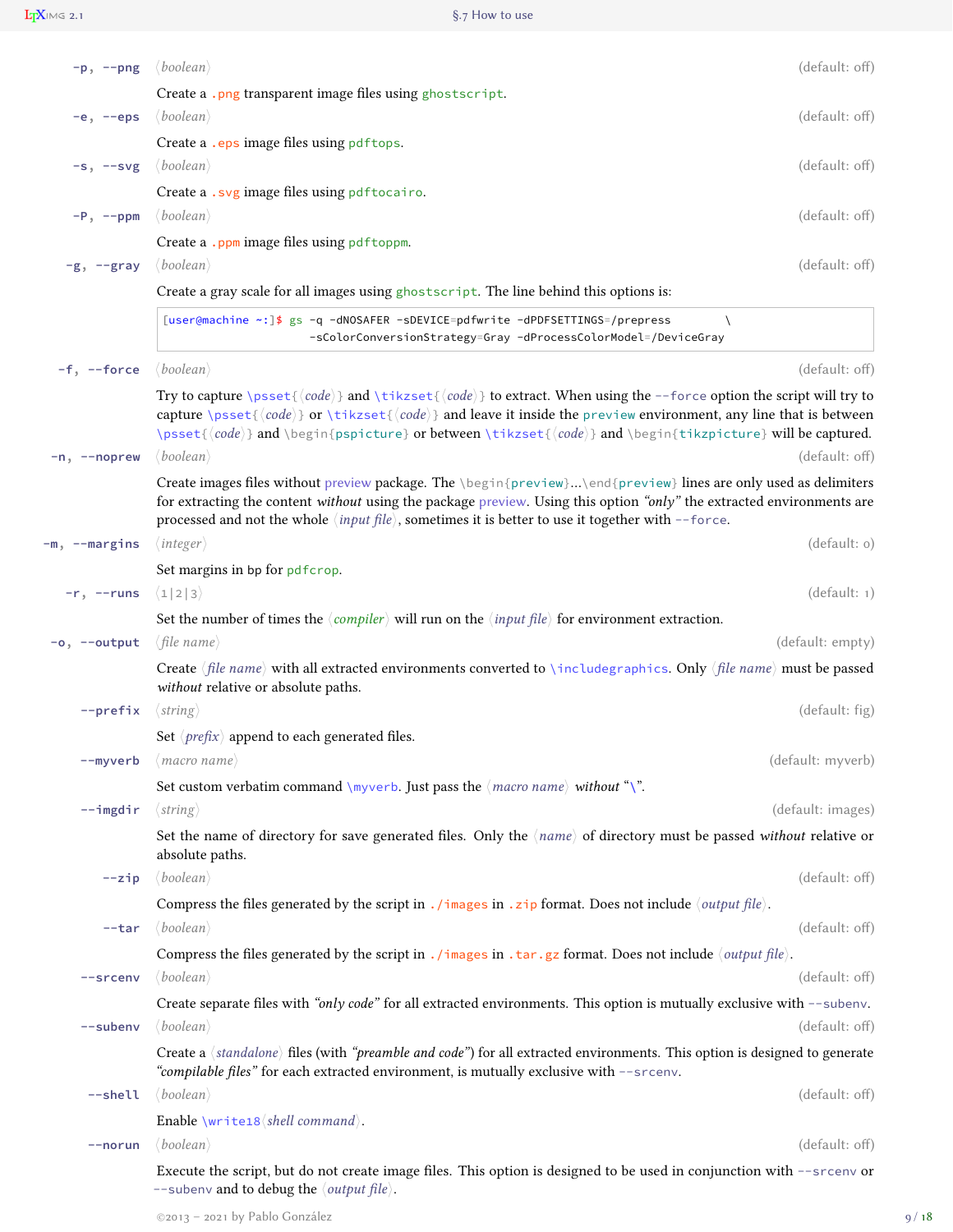$L_1\mathbf{X}$  M  $\leq$  2.1 §.7 How to use

<span id="page-9-2"></span>

| --nopdf                    | $\langle boolean \rangle$                                                                                                                                                                                                                                                                                                             | (default: off)   |
|----------------------------|---------------------------------------------------------------------------------------------------------------------------------------------------------------------------------------------------------------------------------------------------------------------------------------------------------------------------------------|------------------|
|                            | Don't create a .pdf image files.                                                                                                                                                                                                                                                                                                      |                  |
| $-$ -nocrop                | $\langle boolean \rangle$                                                                                                                                                                                                                                                                                                             | (default: off)   |
|                            | Don't run pdfcrop in image files.                                                                                                                                                                                                                                                                                                     |                  |
| $-$ arara                  | $\langle boolean \rangle$                                                                                                                                                                                                                                                                                                             | (default: off)   |
|                            | Use arara <sup>7</sup> tool for compiler $\langle input file \rangle$ and $\langle output file \rangle$ . This option is designed to full process $\langle input file \rangle$ and $\langle output$<br>file), is mutually exclusive with "any" other $\langle compiler \rangle$ option. See 8 for more information.                   |                  |
| --xetex                    | $\langle boolean \rangle$                                                                                                                                                                                                                                                                                                             | (default: off)   |
|                            | Using xelatex compiler (input file) and (output file). In the execution xelatex is called with the -no-pdf option<br>generating a .xvd file and then it is processed using xdvipdfmx, this is only to execute faster conversion of environments<br>to images and it is only done on the $\langle input file \rangle$ .                |                  |
| --latex                    | $\langle boolean \rangle$                                                                                                                                                                                                                                                                                                             | (default: off)   |
|                            | Using latex»dvips»ps2pdf compiler in $\langle input file \rangle$ and pdflatex for $\langle output file \rangle$ . To support transparencies in the<br>updated versions of ghostscript the line executed by ps2pdf is:                                                                                                                |                  |
|                            | [user@machine ~:]\$ ps2pdf -sPDFSETTINGS=prepress -sAutoRotatePages=None -dALLOWPSTRANSPARENCY                                                                                                                                                                                                                                        |                  |
| $-\frac{divips}{\sqrt{2}}$ | $\langle boolean \rangle$                                                                                                                                                                                                                                                                                                             | (default: off)   |
|                            | Using latex» dvips» ps2pdf for compiler $\langle input file \rangle$ and $\langle output file \rangle$ . To support transparencies in the updated versions<br>of ghostscript the line executed by ps2pdf is:                                                                                                                          |                  |
|                            | [user@machine ~: ]\$ ps2pdf -sPDFSETTINGS=prepress -sAutoRotatePages=None -dALLOWPSTRANSPARENCY                                                                                                                                                                                                                                       |                  |
| --dvilua                   | $\langle boolean \rangle$                                                                                                                                                                                                                                                                                                             | (default: off)   |
|                            | Using dvilualatex»dvips»ps2pdf for compiler $\langle input file \rangle$ and lualatex for $\langle output file \rangle$ . To support transparencies<br>in the updated versions of ghostscript the line executed by ps2pdf is:                                                                                                         |                  |
|                            | [user@machine ~:]\$ ps2pdf -sPDFSETTINGS=prepress -sAutoRotatePages=None -dALLOWPSTRANSPARENCY                                                                                                                                                                                                                                        |                  |
| $-dvipdf$                  | $\langle boolean \rangle$                                                                                                                                                                                                                                                                                                             | (default: off)   |
|                            | Using latex» dvipd fmx for compiler $\langle input file \rangle$ and $\langle output file \rangle$ .                                                                                                                                                                                                                                  |                  |
| --latexmk                  | $\langle boolean \rangle$                                                                                                                                                                                                                                                                                                             | (default: off)   |
|                            | Using latexmk <sup>8</sup> for process ( <i>output file</i> ). This option is designed to full process ( <i>output file</i> ), is mutually exclusive with<br>--arara.                                                                                                                                                                 |                  |
| --luatex                   | $\langle boolean \rangle$                                                                                                                                                                                                                                                                                                             | (default: off)   |
|                            | Using lualatex for compiler $\langle input file \rangle$ and $\langle output file \rangle$ .                                                                                                                                                                                                                                          |                  |
| --clean                    | $\langle$ doc   pst   tkz   all   off $\rangle$                                                                                                                                                                                                                                                                                       | (default: doc)   |
|                            | Removes specific content in $\langle output file \rangle$ . Valid values for this option are:                                                                                                                                                                                                                                         |                  |
|                            | doc All content after \end{document} is removed.<br>pst All \psset{ $\langle code \rangle$ } and PStricks package is removed in $\langle preempt \rangle$ and $\langle body \rangle$ .<br>tkz All \tikzset{ $\langle code \rangle$ } is removed in $\langle body \rangle$ .<br>all Activates doc, pst and tkz.<br>off Deactivate all. |                  |
| --extrenv                  | $\langle$ comma separated list $\rangle$                                                                                                                                                                                                                                                                                              | (default: empty) |
|                            | Add environments to extract, if it's the last option passed need -- at the end. The environments document and nopreview<br>are not supported in this option.                                                                                                                                                                          |                  |
| --skipenv                  | $\langle$ comma separated list $\rangle$                                                                                                                                                                                                                                                                                              | (default: empty) |
|                            | Add environments that should "not be extracted" and that the script supports by default, if it's the last option passed need<br>-- at the end. The environments PSTexample and preview are not supported in this option.                                                                                                              |                  |
| --verbenv                  | $\langle$ comma separated list $\rangle$                                                                                                                                                                                                                                                                                              | (default: empty) |
|                            | Add $\langle$ <i>verbatim standard</i> $\rangle$ environment support, if it's the last option passed need -- at the end.                                                                                                                                                                                                              |                  |

<span id="page-9-0"></span><sup>7</sup><https://ctan.org/pkg/arara>

<span id="page-9-1"></span><sup>8</sup><https://www.ctan.org/pkg/latexmk>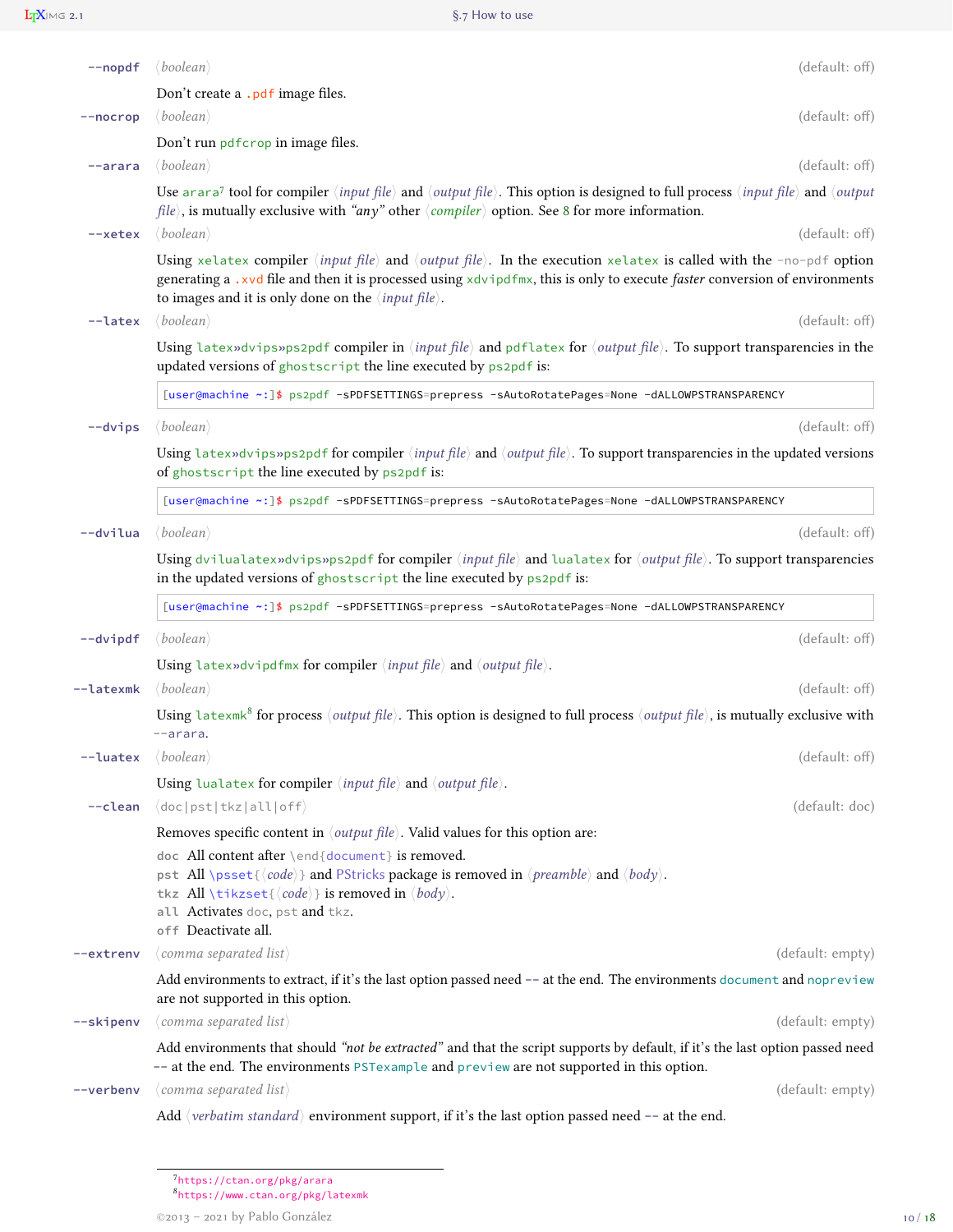|  | $\mathsf{--writtenv}$ (comma separated list) | (default: empty) |
|--|----------------------------------------------|------------------|
|--|----------------------------------------------|------------------|

<span id="page-10-1"></span>Add 〈*verbatim write*〉 environment support, if it's the last option passed need **--** at the end.

#### **--deltenv** 〈*comma separated list*〉 (default: empty)

Add environments to deleted in 〈*output file*〉. The environments are delete only in 〈*body*〉 of 〈*output file*〉, if it's the last option passed need **--** at the end. The environment document is not supported in this option.

#### **Passing options from command line**

An example of usage from command line:

[user@machine **~**:]\$ **ltximg** --latex -s -o test-out test-in.ltx

Create a ./images directory (if it does not exist) with all extracted environments converted to image formats (pdf, svg) in individual files, an output file  $\langle test-out.ltx \rangle$  with all extracted environments converted to  $\iota$  includegraphics and a single file 〈*test-in-fig-all.ltx*〉 with only the extracted environments using latex**»**dvips**»**ps2pdf and preview package for for process  $\langle test-in. Itx \rangle$  and pdflatex for  $\langle test-out. Itx \rangle$ .

#### <span id="page-10-0"></span>**7.3 Options from input file**

Many of the ideas in this section are inspired by the **arara**. A very useful way to pass options to the script is to place them in commented lines at the beginning of the file, very much in the *"style of* **arara***"*.

**% ltximg:** 〈*argument*〉: {〈*option one, option two, option three, …*〉}

**%!ltximg:** 〈*argument*〉: {〈*option one, option two, option three, …*〉}

The vast majority of the 〈*options*〉 can be passed into the 〈*input file*〉. These should be put at the beginning of the file in commented lines and everything must be on the same line, the exclamation mark ! deactivates the 〈*options*〉. When passing options from the 〈*input file*〉 you should be aware that they must *"not"* contain - or --, the = sign between an option and its value is mandatory, short names are disabled and options found in the 〈*input file*〉 overwrite those passed on the command line. Valid values for 〈*argument*〉 are the following:

**% ltximg: extrenv**: {〈*environment one, environment two, environment three, …*〉}

This line is to indicate to the script which environments, not supported by default, are extracted.

**% ltximg: skipenv**: {〈*environment one, environment two, environment three, …*〉}

This line is to indicate to the script which environments, of the ones supported by default, should not be extracted.

**% ltximg: verbenv**: {〈*environment one, environment two, environment three, …*〉}

This line is to indicate to the script which environments, its considerate a 〈*verbatim standard*〉.

**% ltximg: writenv**: {〈*environment one, environment two, environment three, …*〉}

This line is to indicate to the script which environments its consider 〈*verbatim write*〉.

**% ltximg: deltenv**: {〈*environment one, environment two, environment three, …*〉}

This line is to indicate to the script which environments are deleted.

**% ltximg: options**: {〈*option one = value, option two = value, option three = value, …*〉}

This line is to indicate to the script which options(other than those listed above) need to process.

All options passed from the 〈*input file*〉 are validated by the **ltximg** after they are read. If you are going to create an 〈*output file*〉 and you do not want these lines to remain, it is better to place them inside the **%**<**\***remove> ... **%**</remove>. Like this:

```
1 \frac{9}{6} < * remove>
2 % ltximg: options: { png, srcenv, xetex }
3 % ltximg: extrenv: { description }
4\% </remove>
```
#### **Passing options from input file**

Adding the following lines to the beginning of the file file-in.tex:

```
1 % ltximg: options: { luatex, output = file-out, imgdir = pics, prefix = env }
2 % ltximg: skipenv: { tikzpicture }
3 % ltximg: deltenv: { filecontents }
```
#### and run:

[user@machine**~**:]\$ **ltximg** file-in.tex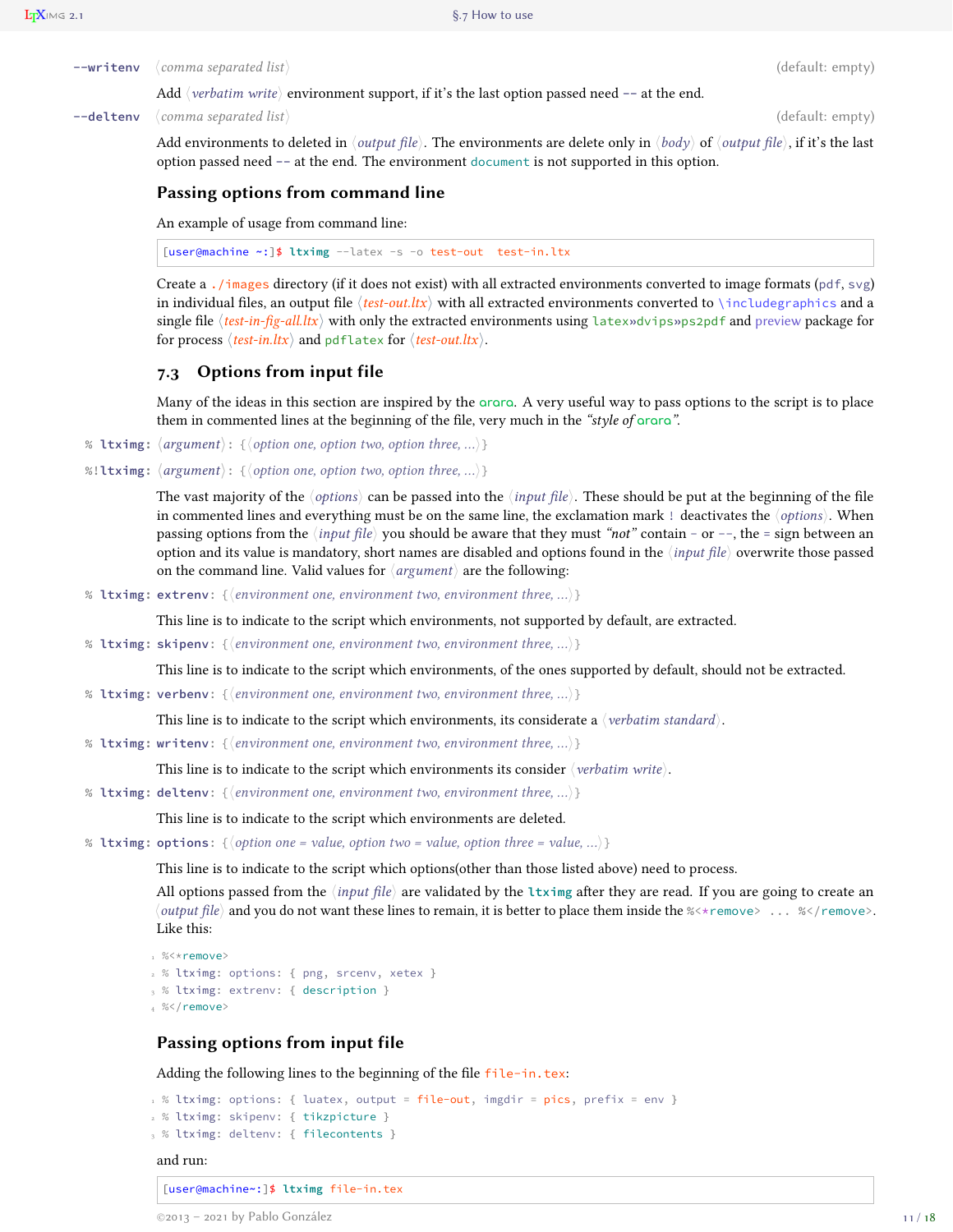<span id="page-11-1"></span>Create a ./pics directory (if it does not exist) with all extracted environments, except tikzpicture, converted to image formats (pdf) in individual files, an output file  $\langle f\hat{t}\hat{t}e\cdot\hat{t}dt\hat{t}$  with all extracted environments converted to \includegraphics and environment filecontents removed, a single file 〈*file-in-env-all.ltx*〉 with *only* the extracted environments using lualatex and preview package for process  $\langle$  *file-in.tex* $\rangle$  and  $\langle$  *file-out.tex* $\rangle$ .

# <span id="page-11-0"></span>**8 The way of arara**

By design, **ltximg** only runs *"one or more compilation"* on top of the 〈*input file*〉, but, sometimes you need to process in a specific mode the  $\langle input\ file\rangle$  or needs to be processed with something other than ET<sub>EX</sub>, X<sub>7</sub>ET<sub>E</sub>X, pdfET<sub>E</sub>X or LuaET<sub>E</sub>X engine. This is where **arara**[\[19\]](#page-14-19) comes in, this *"great little tool"*, is able to have complete control over the compilation of the  $\langle$ *input file* $\rangle$ , we just have to keep a few considerations in mind:

- 1. Read the documentation (this always comes first).
- 2. Add { options: [-recorder] } to "rule" for clean temporary files.
- 3. Avoiding the use of : clean: { extensions: [...] }.
- 4. Don't set -jobname and -output-directory in any "rule".

When the --arara option is passed to the script, the line that runs in the system is:

[user@machine**~**:]\$ arara --log file.tex

If you have several "rules" within the file they will all be executed, to avoid this we must add:

1 % arara: halt

After the last "rule" you have at the beginning of the file. With all these considerations in mind it is possible to extract and convert environments from *any file*.

For example, by adding these lines at the beginning of the file:

```
1 % arara: lualatex: { options: [-recorder] }
2 % arara: lualatex: { options: [-recorder] }
3 %<*remove>
4 % ltximg: options: { arara, output = file-out, prefix = tkz}
5\% </remove>
```
and run:

[user@machine**~**:]\$ **ltximg** test.tex

Create a ./images directory (if it does not exist) with all extracted environments converted to image format ( $pdf$ ) in individual files, an output file 〈*file-out.tex*〉 with all exatracted environments converted to \includegraphics, a single file 〈*test-tkz-all.tex*〉 with only the extracted environments using preview package and lualatex *"two times"* for process 〈*test.tex*〉 and 〈*file-out.tex*〉.

Remember that the 〈*input file*〉 and 〈*output file*〉 will be compiled using the same "rule". One *trick* to get around this situation is to use:

```
1 \frac{9}{6} < * remove>
2 % arara: lualatex: { options: [-recorder] }
3 % arara: lualatex: { options: [-recorder] }
4 % arara: halt
5 % ltximg: options: { arara, output = file-out, prefix = tkz}
6 \% < /remove>
7 % arara: xelatex: { options: [-recorder] }
8 % arara: xelatex: { options: [-recorder] }
```
The content betwen **%**<**\***remove> ... **%**</remove> are remove from output file before compiling. Thus, the output file 〈*file-out.tex*〉 will be compiled using xelatex *"two times"*.

As a final consideration, **ltximg** passes options to the preview package and the pdfcrop script according to the engine used. When using --arara it will *"try"* to detect the used engine by means of a regular expression, if the detection fails the default values will be used.

This does not affect the process of creating 〈*standalone*〉 files and can be prevented by using --noprew or --nocrop at the cost of not having the images cropped.

In this way we can 〈*compile*〉 and 〈*convert*〉 any document as long as the conditions of the 〈*input file*〉 are met and the correct "rule" are used.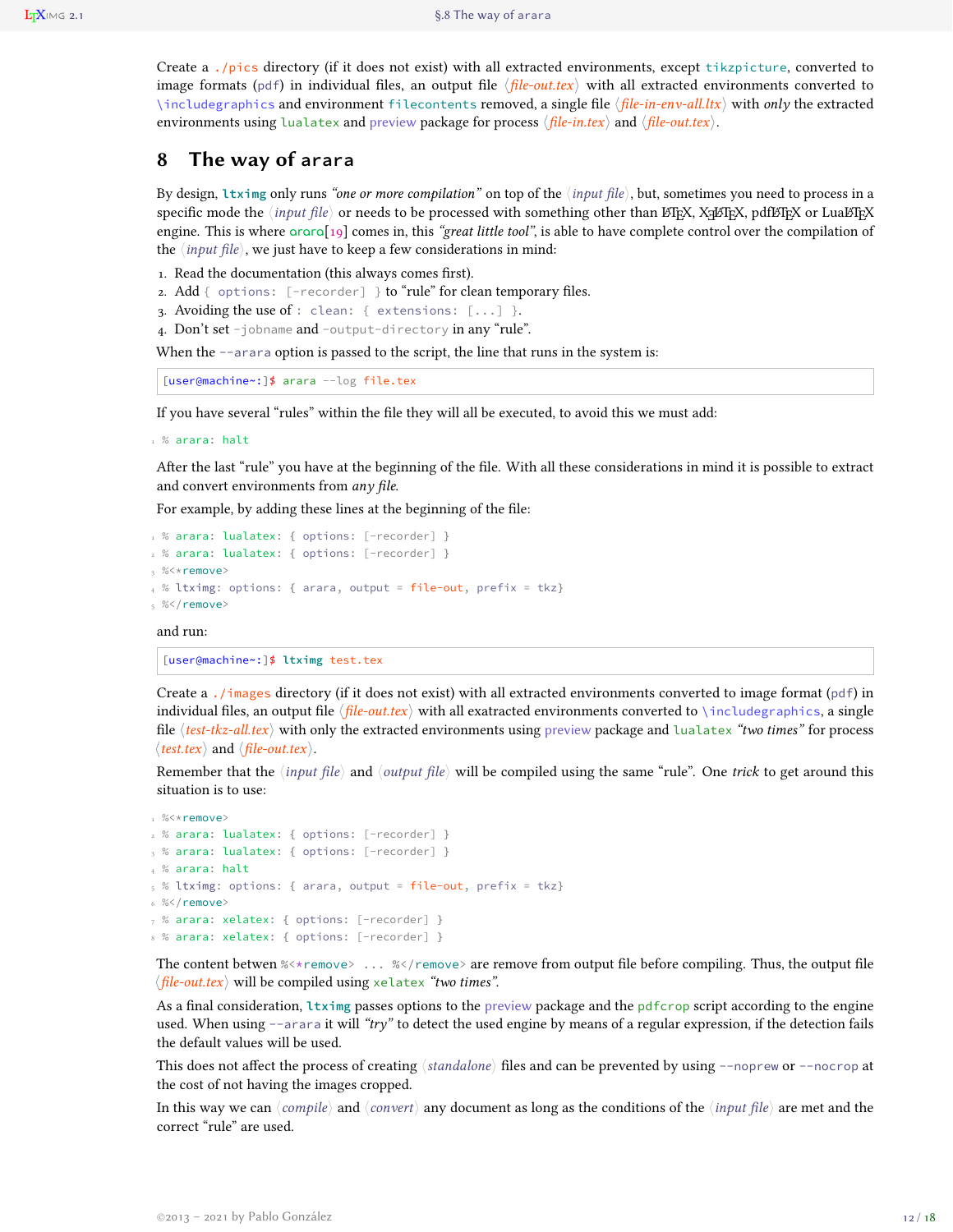## <span id="page-12-3"></span><span id="page-12-0"></span>**9 Note for dvisvgm users**

By design, the image format svg is created using pdftocairo over the generated pdf file, but, if you want to have a good svg files that preserve our *typographic* fonts it is best to use dvisvgm[9](#page-12-2) . The best results of dvisvgm[\[20\]](#page-14-20) are obtained when processing the file in  $.dvi$  or  $.xdv$  format, there are two possible ways to do this:

1. Execute the script using --subenv and --norun to generate 〈*standalone*〉 files, move to ./images and generate .dvi or .xdv files, then runing:

```
[user@machine~:]$ for i in *.tex; do 〈compiler〉 [〈options〉] $i;done
[user@machine~:]$ for i in *.dvi; do dvisvgm [〈options〉] $i;done
```
2. Execute the script using --norun, move to ./images and generate .dvi or .xdv file, then runing:

```
[user@machine~:]$ 〈compiler〉 [〈options〉] test-fig-all.tex
[user@machine~:]$ dvisvgm [〈options〉] test-fig-all.dvi
```
# <span id="page-12-1"></span>**10 Example usign latexmk**

If you are a user of latexmk, another great utility that automates the compilation process, you must keep in mind that this will run only in the 〈*output file*〉. Consider the following example adapted from [How to get tikzmark to work](https://tex.stackexchange.com/a/209059) and [Draw an aircraft with Tikz](https://tex.stackexchange.com/a/114847) to generate an image in svg, png and pdf format from environment picture using lualatex and latexmk.

```
1 %5 < r = move2 % ltximg: extrenv: {picture}
3 % ltximg: skipenv: {tikzpicture}
4% % < /remove>
5 \documentclass{article}
6 \usepackage{tikz}
7 \usetikzlibrary{calc,tikzmark}
8 \setlength{\parindent}{0pt}
9 \begin{document}
10 \section{How to get Tikzmark to work}
11 By taking logarithms of both sides:
12 \sqrt{2}t = \frac{30\cdot\ln(3/22)}{\ln(15/22)}14 \tikzmark{calculator}\approx\tikzmark{otherside}
15 156
16 \text{ } \sqrt{ }17 \begin{tikzpicture}[overlay,remember picture]
   \coordinate (target) at ($(pic cs:calculator)!1/2!(pic cs:otherside) - (0, .5e\times)$);
    19 \draw[arrows=->] (target) ++(0,-2ex) node [anchor=north] {use calculator} -- (target);
20 \end{tikzpicture}
21 \section{Draw an aircraft with Tikz}
22 The best airplane ever drawn by David Carlise. No TikZ used, just the
23 classic and perhaps forgotten \verb|\begin{picture} ... \end{picture}|.
24
25 \begin{picture}(200,100)
  26 \put(30,40){\line(1,0){150}} \put(30,40){\line(0,1){60}}
27 \put(30,100){\line(1,0){20}} \put(50,100){\line(1,-4){10}}
28 \put(60,60){\line(1,0){100}} \put(160,60){\line(1,-1){20}}
    29 \put(100,50){\line(0,-1){80}} \put(130,50){\line(0,-1){80}}
    30 \put(100,-30){\line(1,0){30}} \put(100,61){\line(0,1){49}}
    31 \put(130,61){\line(0,1){49}} \put(100,110){\line(1,0){30}}
32 \end{picture}
33 \end{document}
 We now run:
```
[user@machine**~**:]\$ **ltximg** --luatex --latexmk --svg --png -o file-out file-in.tex

Create a ./images directory (if it does not exist) with all picture environments, except tikzpicture, converted to image formats (svg, png, pdf), an output file 〈*file-out.tex*〉 with all picture environments converted to \includegraphics, a single file 〈*file-in-fig-all.ltx*〉 with only environments picture extracted using lualatex and preview package for process 〈*file-in.tex*〉 and latexmk for *full* process 〈*file-out.tex*〉.

<span id="page-12-2"></span><sup>9</sup><https://ctan.org/pkg/dvisvgm>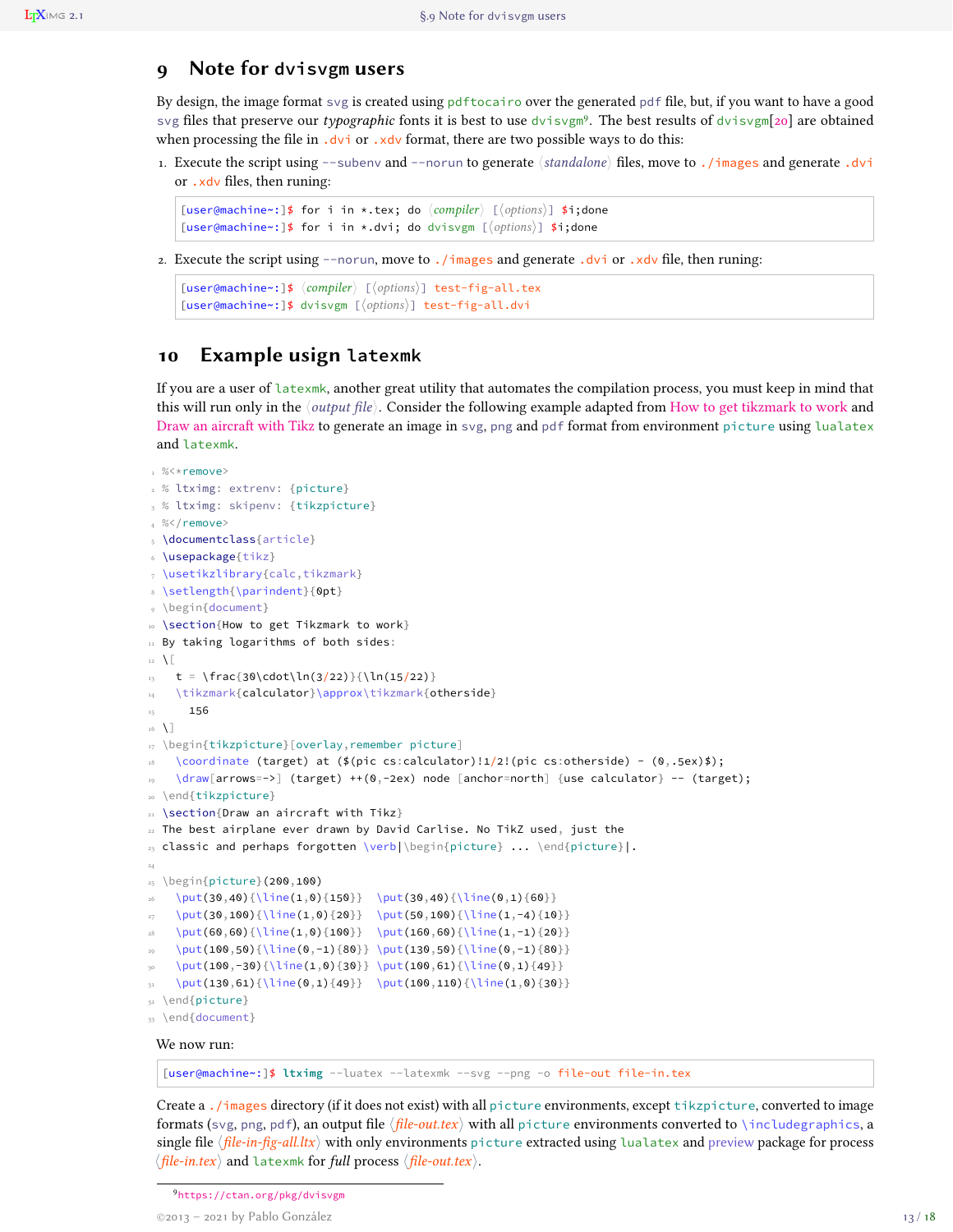# <span id="page-13-0"></span>**11 Final notes**

The process and operations required to generate the various types of 〈*image formats*〉 or 〈*standalone*〉 files have been described throughout the documentation, but, as discussed in section [8,](#page-11-0) sometimes the requirements are a *little different*. This is the best way to extend the capabilities of the **ltximg**. Although many tasks can be *automated*, in the end only the user knows what the document contains and how it should be generated.

Finding the correct *"regular expressions"* and writing a *"good documentation"* would be the great mission (which does not end yet).

# <span id="page-13-1"></span>**12 Change history**

The most recent publicly released of **ltximg** is available at ctan: <https://www.ctan.org/pkg/ltximg>. Historical and developmental versions are available at  $\bigcirc$  <https://github.com/pablgonz/ltximg>.

While general feedback via email is welcomed, specific bugs or feature requests should be reported through the issue tracker: <https://github.com/pablgonz/ltximg/issues>.

This is a short list of some of the notable changes in the history of the **ltximg** along with the versions, both development (devp) and public (ctan).

#### **v2.1 (ctan), 2021-05-21**

- Maintenance update.
- Fix internal hash for regex.

**v2.0 (ctan), 2021-01-24**

- Add -dALLOWPSTRANSPARENCY to ps2pdf.
- The --xetex option now uses xelatex and then xdvipdfmx.
- Fix module detection under TEX Live on Windows.
- Add POD and man documentation.

#### **v1.9 (ctan), 2020-08-22**

- Fix graphicx detection.
- Fix typos in documentation.
- Add more contents to .log file.

#### **v1.8 (ctan), 2020-08-18**

- It is now possible to extract any environment.
- Add --log, --runs, --latexmk and --dvilua options.
- All calls to the system are captured.
- Re-write source code acording to Perl v5.3x.
- Review of documentation.

#### **v1.7 (ctan), 2019-08-24**

- Add scontents environment support.
- Add filecontentsdefmacro environment support.
- Fix regex in source code.
- Update documentation.

#### **v1.6 (ctan), 2019-07-13**

- Add --zip and --tar options.
- Add new Verb from fvextra.
- Fix and update source code and documentation.

#### **v1.5 (ctan), 2018-04-12**

- Use GitHub to control version.
- Rewrite and optimize code and options.
- Change pdf2svg for pdftocairo.
- Complete support for pst-exa package.
- Escape characters in regex according to Perl v5.2x.

#### **v1.4 (devp), 2016-11-29**

- Remove and rewrite code for regex and system call.
- Add --arara compiler, clean and comment code.
- Add --dvips and --dvipdfm(x) for creation images.
- Add bmp, tiff image format.

#### **v1.3 (devp), 2016-08-14**

- Rewrite some part of code (norun, nocrop, clean).
- Suport minted and tcolorbox package.
- Escape some characters in regex according to Perl v5.2x.
- All options read from command line and input file.
- Use /tmp dir for work process.

#### **v1.2 (ctan), 2015-04-22**

- Remove unused modules.
- Add more image format.
- Fix regex.

**v1.1 (ctan), 2015-04-21**

- Change mogrify to gs for image formats.
- Create output file.
- Rewrite source code and fix regex.
- Change format date to iso format.
- **v1.0 (ctan), 2013-12-01**
- First public release.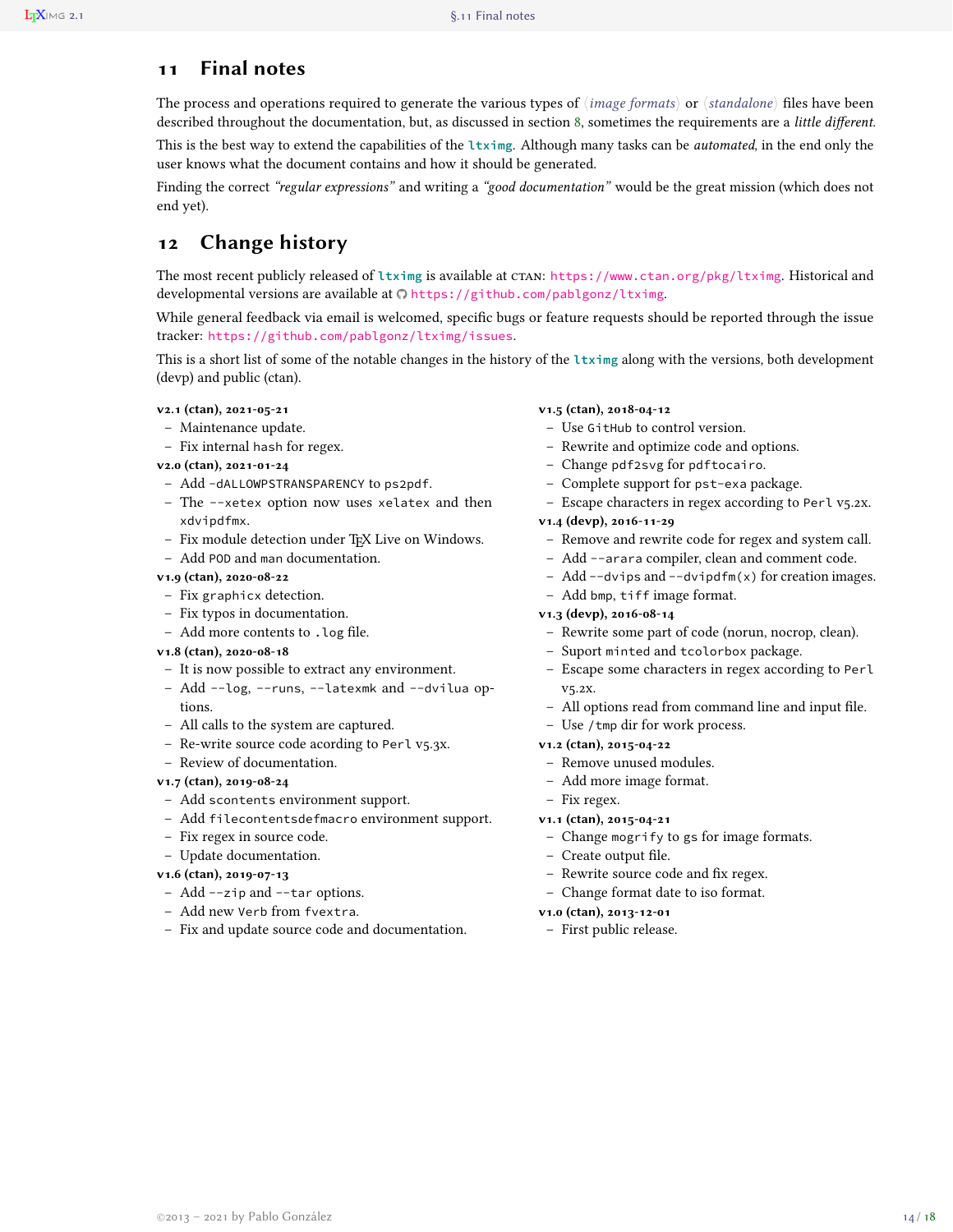# <span id="page-14-0"></span>**13 References**

- <span id="page-14-3"></span>[1] KASTRUP, DAVID. "The preview package for ETPX". Available from CTAN, <https://www.ctan.org/pkg/preview>, 2017.
- <span id="page-14-2"></span>[2] Tantau, Till. "The TikZ and PGF Packages". Available from ctan, <https://www.ctan.org/pkg/pgf>, 2020.
- <span id="page-14-17"></span>[3] VAN ZANDT, TIMOTHY. "PSTricks - PostScript macros for generic TEX". Available from CTAN, [https://www.ctan.](https://www.ctan.org/pkg/pstricks-base) [org/pkg/pstricks-base](https://www.ctan.org/pkg/pstricks-base), 2007.
- <span id="page-14-18"></span>[4] VAN ZANDT, TIMOTHY. "pst-plot – Plot data using PSTricks". Available from CTAN, [https://www.ctan.org/pkg/](https://www.ctan.org/pkg/pst-plot) [pst-plot](https://www.ctan.org/pkg/pst-plot), 2019.
- <span id="page-14-7"></span>[5] Niepraschk, Rolf. "The pst-pdf Packages". Available from ctan, <https://www.ctan.org/pkg/pst-pdf>, 2019.
- <span id="page-14-14"></span>[6] Robertson, Will. "The auto-pst-pdf Packages". Available from ctan, <https://www.ctan.org/pkg/auto-pst-pdf>, 2009.
- <span id="page-14-15"></span>[7] Voß, HERBERT. "auto-pst-pdf-lua - Using LuaLTEX with PSTricks". Available from CTAN, [https://www.ctan.org/](https://www.ctan.org/pkg/auto-pst-pdf-lua) [pkg/auto-pst-pdf-lua](https://www.ctan.org/pkg/auto-pst-pdf-lua), 2018.
- <span id="page-14-16"></span>[8] Voß, HERBERT. "pst-exa - Typeset PSTricks examples, with pdfTEX". Available from CTAN, [https://www.ctan.org/](https://www.ctan.org/pkg/pst-exa) [pkg/pst-exa](https://www.ctan.org/pkg/pst-exa), 2017.
- <span id="page-14-1"></span>[9] Voß, Herbert. "pst2pdf - A script to compile PSTricks documents via pdfTEX". Available from ctan, [https://www.](https://www.ctan.org/pkg/pst2pdf) [ctan.org/pkg/pst2pdf](https://www.ctan.org/pkg/pst2pdf), 2017.
- <span id="page-14-8"></span>[10] THE L'IEX3 PROJECT. "graphics – Enhanced support for graphics". Available from CTAN, [https://www.ctan.org/](https://www.ctan.org/pkg/graphicx) [pkg/graphicx](https://www.ctan.org/pkg/graphicx), 2017.
- <span id="page-14-9"></span>[11] Oberdiek, Heiko. "The grfext package". Available from ctan, <https://www.ctan.org/pkg/grfext>, 2019.
- <span id="page-14-4"></span>[12] VAN ZANDT, TIMOTHY. "The xcomment package". Available from CTAN, <https://www.ctan.org/pkg/xcomment>, 2010.
- <span id="page-14-5"></span>[13] Adriaens, Hendri. "The extract package". Available from ctan, <https://www.ctan.org/pkg/extract>, 2019.
- <span id="page-14-6"></span>[14] Trzeciak, Tomasz M. "The cachepic package". Available from ctan, <https://www.ctan.org/pkg/cachepic>, 2009.
- <span id="page-14-13"></span>[15] MITTELBACH, FRANK. "The doc and shortvrb Packages". Available from CTAN, <https://www.ctan.org/pkg/doc>, 2020.
- <span id="page-14-11"></span>[16] VAN ZANDT, TIMOTHY. "The fancyvrb package - Fancy Verbatims in ETEX". Available from CTAN, [https://www.](https://www.ctan.org/pkg/fancyvrb) [ctan.org/pkg/fancyvrb](https://www.ctan.org/pkg/fancyvrb), 2020.
- <span id="page-14-12"></span>[17] Hoffmann, Jobst. "The listings package". Available from ctan, <https://www.ctan.org/pkg/listings>, 2020.
- <span id="page-14-10"></span>[18] POORE, GEOFFREY M. "The minted package - Highlighted source code in ETFX". Available from CTAN, [https:](https://www.ctan.org/pkg/minted) [//www.ctan.org/pkg/minted](https://www.ctan.org/pkg/minted), 2017.
- <span id="page-14-19"></span>[19] THE ISLAND OF TEX. "arara - The cool TEX automation tool". Available from CTAN, [https://www.ctan.org/pkg/](https://www.ctan.org/pkg/arara) [arara](https://www.ctan.org/pkg/arara), 2020.
- <span id="page-14-20"></span>[20] Gieseking, Martin. "dvisvgm - A fast DVI to SVG converter". Available from ctan, [https://ctan.org/pkg/](https://ctan.org/pkg/dvisvgm) [dvisvgm](https://ctan.org/pkg/dvisvgm), 2020.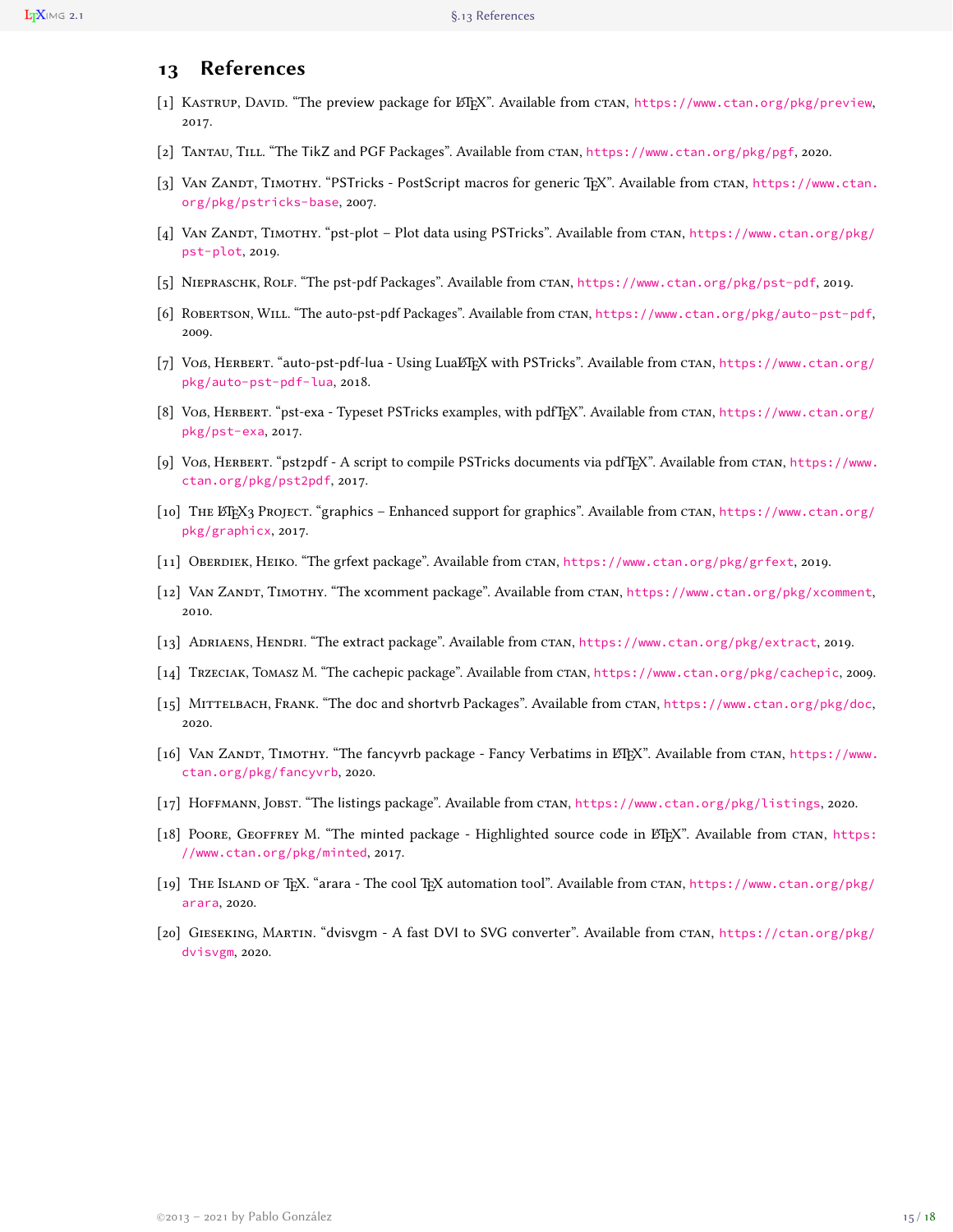# <span id="page-15-0"></span>**14 Index of Documentation**

The italic numbers denote the pages where the corresponding entry is described.

| A                                                                                     |                         |
|---------------------------------------------------------------------------------------|-------------------------|
|                                                                                       |                         |
| auto-pst-pdf (package)  6                                                             |                         |
| auto-pst-pdf-lua (package)  6                                                         |                         |
|                                                                                       |                         |
| В                                                                                     |                         |
| book (class)                                                                          |                         |
| C                                                                                     |                         |
|                                                                                       |                         |
| Compiler                                                                              |                         |
|                                                                                       |                         |
| dvilualatex  10                                                                       |                         |
| dvipdfmx $10$                                                                         |                         |
|                                                                                       |                         |
|                                                                                       |                         |
|                                                                                       |                         |
|                                                                                       |                         |
|                                                                                       |                         |
| xelatex  10, 12                                                                       |                         |
| Compiler options                                                                      |                         |
|                                                                                       |                         |
|                                                                                       |                         |
| $-no-shell-escape  \dots \dots \dots \dots \dots \dots \dots \dots$                   |                         |
|                                                                                       |                         |
|                                                                                       |                         |
|                                                                                       |                         |
| D                                                                                     |                         |
|                                                                                       |                         |
|                                                                                       |                         |
|                                                                                       |                         |
| doc (package) $\ldots \ldots \ldots \ldots \ldots \ldots \ldots \ldots \ldots \ldots$ |                         |
| Docstrip tag                                                                          |                         |
|                                                                                       |                         |
|                                                                                       |                         |
| remove                                                                                |                         |
| Document class                                                                        |                         |
| article  2                                                                            |                         |
| book                                                                                  | $\overline{2}$          |
| letter                                                                                | $\overline{\mathbf{2}}$ |
| report                                                                                | $\overline{2}$          |
| E                                                                                     |                         |
| Environments suport by default                                                        |                         |
| PSTexample                                                                            | 6                       |
|                                                                                       |                         |
| pgfpicture                                                                            | 7                       |
| $postscript  \dots \dots \dots \dots \dots \dots \dots \dots \dots \dots \dots \dots$ | 7<br>6                  |
| preview                                                                               | 6                       |
| psgraph                                                                               | 7                       |
| pspicture                                                                             | 7                       |
| tikzpicture                                                                           | 7                       |
| Environments                                                                          |                         |
|                                                                                       |                         |
|                                                                                       |                         |

| picture<br>.<br>13                                                                                                                                                    |
|-----------------------------------------------------------------------------------------------------------------------------------------------------------------------|
| postscript<br>- 7                                                                                                                                                     |
| preview                                                                                                                                                               |
| tikzpicture  1, 12, 13                                                                                                                                                |
| Environments verbatim                                                                                                                                                 |
| 3                                                                                                                                                                     |
| CenterExample<br>3                                                                                                                                                    |
| Example<br>3                                                                                                                                                          |
| LTXexample<br>$\ddot{\phantom{a}}$<br>3                                                                                                                               |
| LVerbatim<br>3<br>.<br>$\sim$ $\sim$ $\sim$                                                                                                                           |
| PCenterExample<br>3                                                                                                                                                   |
| PSTcode<br>3<br>$\sim$ $\sim$ $\sim$ $\sim$ $\sim$                                                                                                                    |
| PSideBySideExample<br>3                                                                                                                                               |
| SaveVerbatim<br>3<br>$\sim$ $\sim$ $\sim$ $\sim$ $\sim$                                                                                                               |
| SideBySideExample<br>3                                                                                                                                                |
| Verbatim<br>3<br>$\ddot{\phantom{a}}$<br>.                                                                                                                            |
| $\sim$ $\sim$ $\sim$ $\sim$ $\sim$<br>alltt<br>.                                                                                                                      |
| 3                                                                                                                                                                     |
| boxedverbatim<br>3                                                                                                                                                    |
| chklisting<br>3                                                                                                                                                       |
| comment<br>3                                                                                                                                                          |
| $demo \ldots \ldots$<br>3                                                                                                                                             |
| listingcont<br>3                                                                                                                                                      |
| listing<br>3                                                                                                                                                          |
| lstlisting<br>3                                                                                                                                                       |
| minted<br>3                                                                                                                                                           |
| programL<br>3                                                                                                                                                         |
| programf<br>3                                                                                                                                                         |
| programl<br>3<br>$\ddot{\phantom{1}}$ .<br>$\sim$ $\sim$ $\sim$ $\sim$ $\sim$<br>.                                                                                    |
| programsc<br>3<br>$\sim$ $\sim$<br>$\sim$ $\sim$ $\sim$ $\sim$ $\sim$                                                                                                 |
| programs<br>3<br>$\cdot$<br>$\sim$ $\sim$<br>$\alpha$ , and $\alpha$ , and $\alpha$ , and $\alpha$<br>$\sim$ $\sim$ $\sim$                                            |
| programt<br>3<br>$\cdot$<br>$\cdot$<br>$\cdot$<br>$\sim$ $\sim$<br>$\alpha$ , and $\alpha$ , and $\alpha$ , and $\alpha$<br>$\sim$ $\sim$ $\sim$                      |
| program<br>3<br>$\cdot$<br>$\cdot$<br>$\sim$ $\sim$<br>$\sim$ $\sim$ $\sim$<br>$\sim$ $\sim$ $\sim$ $\sim$ $\sim$<br>$\sim$ $\sim$                                    |
| pyglist<br>3<br>$\sim$ $\sim$ $\sim$ $\sim$ $\sim$<br>$\cdot$<br>$\cdot$<br>$\sim$ $\sim$ $\sim$ $\sim$ $\sim$<br>$\sim$ $\sim$                                       |
| pygmented<br>3<br>$\sim$ $\sim$<br>$\sim$ $\sim$<br>$\ddot{\phantom{1}}$ .<br>$\sim$ $\sim$ $\sim$ $\sim$ $\sim$<br>$\alpha$ , and $\alpha$ , and $\alpha$<br>$\cdot$ |
| sourcecode<br>3<br>$\ddot{\phantom{a}}$<br>$\cdot$<br>$\cdot$<br>$\sim$ $\sim$ $\sim$ $\sim$ $\sim$<br>$\alpha$ , and $\alpha$ , and $\alpha$ , and                   |
| spverbatim<br>3<br>$\ddot{\phantom{a}}$<br>$\cdot$<br>$\ddot{\phantom{a}}$<br>.<br>$\sim$ $\sim$ $\sim$                                                               |
| tcblisting<br>3                                                                                                                                                       |
|                                                                                                                                                                       |
| verbatim<br>$\overline{\mathbf{3}}$                                                                                                                                   |
| xcomment                                                                                                                                                              |
| Environments verbatim write                                                                                                                                           |
| VerbatimOut<br>$\overline{4}$                                                                                                                                         |
| $extcolorbox{red}{\bullet}$<br>$\overline{4}$                                                                                                                         |
| extikzpicture                                                                                                                                                         |
| $\overline{4}$<br>filecontentsdefmacro                                                                                                                                |
| $\overline{4}$                                                                                                                                                        |
| filecontentsdefstarred<br>$\overline{4}$                                                                                                                              |
| filecontentsdef<br>$\overline{4}$                                                                                                                                     |
| filecontentsgdefmacro<br>$\overline{4}$                                                                                                                               |
| filecontentsgdef<br>$\overline{4}$                                                                                                                                    |
| filecontentshere<br>$\overline{4}$                                                                                                                                    |
| filecontents $\ldots \ldots \ldots \ldots \ldots \ldots \ldots \ldots$ 3, 4, 12                                                                                       |
| $\overline{4}$                                                                                                                                                        |
| tcbexternal<br>$\overline{4}$                                                                                                                                         |
| tcboutputlisting $\ldots \ldots \ldots \ldots \ldots \ldots \ldots \ldots$<br>$\overline{4}$                                                                          |
| tcbwritetmp<br>$\overline{4}$                                                                                                                                         |
| verbatimwrite<br>$\overline{4}$                                                                                                                                       |
|                                                                                                                                                                       |

document . . . . . . . . . . . . . . . . . . . . . . . . . . . *[10,](#page-9-2) [11](#page-10-1)* nopreview . . . . . . . . . . . . . . . . . . . . . . . . . . . *[7](#page-6-3)*, *[10](#page-9-2)* pgfinterruptpicture . . . . . . . . . . . . . . . . . . . . . *[7](#page-6-3)*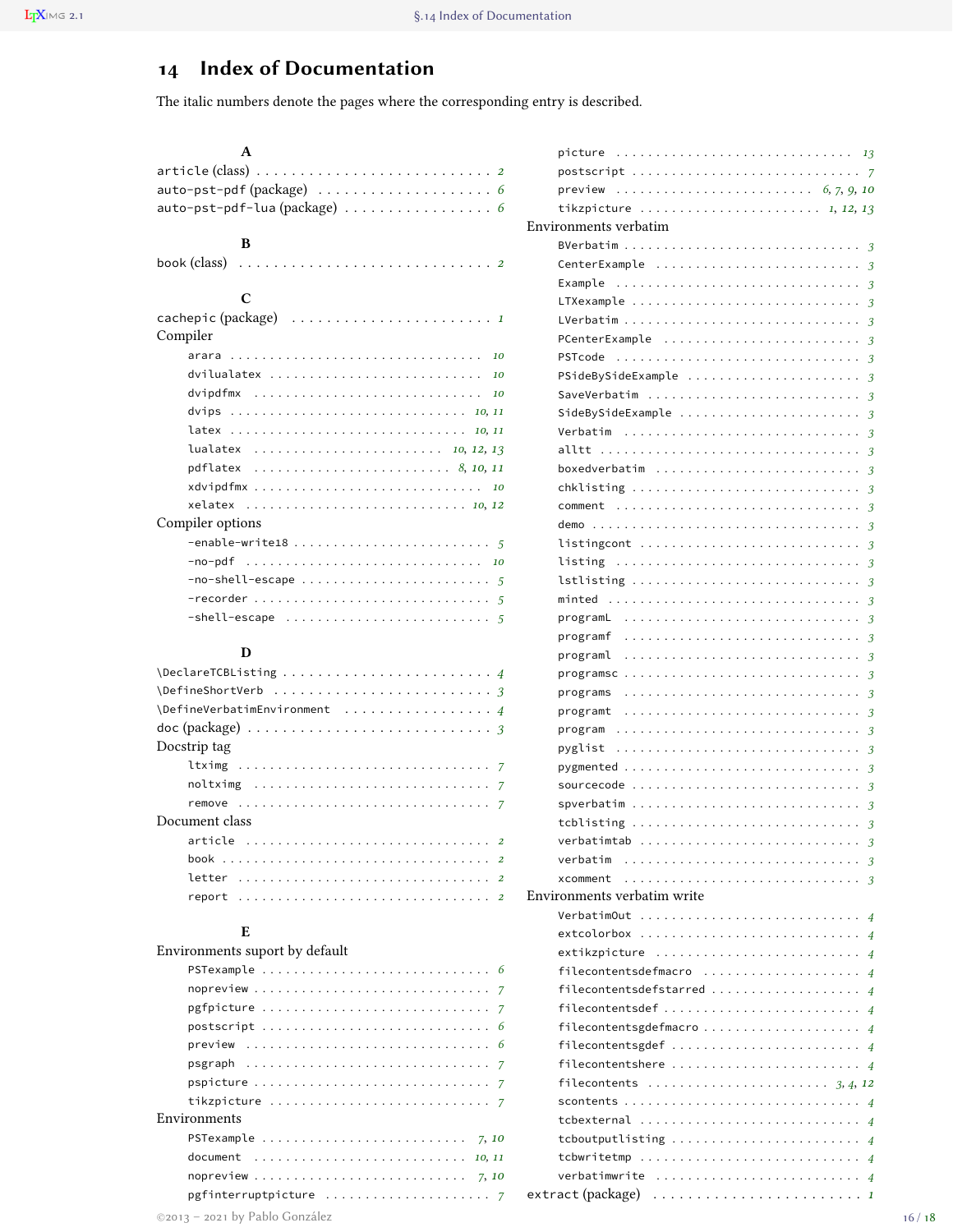| F                                                              |
|----------------------------------------------------------------|
| fancyvrb (package) $\ldots \ldots \ldots \ldots \ldots \ldots$ |
| File                                                           |
|                                                                |
| File extentions                                                |
|                                                                |
|                                                                |
|                                                                |
|                                                                |
|                                                                |
|                                                                |
|                                                                |
|                                                                |
|                                                                |
|                                                                |
|                                                                |
|                                                                |
|                                                                |
|                                                                |
|                                                                |
|                                                                |
|                                                                |
|                                                                |

# ${\bf G}$

| graphicx (package) $\ldots \ldots \ldots \ldots \ldots \ldots$ 2, 6         |  |  |  |  |  |  |  |  |  |  |  |  |
|-----------------------------------------------------------------------------|--|--|--|--|--|--|--|--|--|--|--|--|
| $gr$ fext (package) $\ldots \ldots \ldots \ldots \ldots \ldots \ldots$ 2, 6 |  |  |  |  |  |  |  |  |  |  |  |  |

# $\mathbf I$

| Image formats                                                                                                          |
|------------------------------------------------------------------------------------------------------------------------|
|                                                                                                                        |
|                                                                                                                        |
|                                                                                                                        |
|                                                                                                                        |
|                                                                                                                        |
|                                                                                                                        |
|                                                                                                                        |
|                                                                                                                        |
|                                                                                                                        |
| $\infty$ . $\infty$ . $\infty$ . $\infty$ . $\infty$ . $\infty$ . $\infty$ . $\infty$ . $\infty$ . $\infty$ . $\infty$ |
| $\in$ $\in$ $\{1, 6, 9, 11-13\}$                                                                                       |
|                                                                                                                        |

# $\mathbf L$

| listings (package) $\ldots \ldots \ldots \ldots \ldots \ldots \ldots$          |  |  |  |  |  |  |  |  |  |  |  |
|--------------------------------------------------------------------------------|--|--|--|--|--|--|--|--|--|--|--|
|                                                                                |  |  |  |  |  |  |  |  |  |  |  |
| $\texttt{listMakeShortInline} \dots \dots \dots \dots \dots \dots \dots \dots$ |  |  |  |  |  |  |  |  |  |  |  |
|                                                                                |  |  |  |  |  |  |  |  |  |  |  |

## $\mathbf M$

| minted (package) $\,\ldots\, \ldots\, \ldots\, \ldots\, \ldots\, \ldots\, \ldots\, \,3,\, 5$ |  |  |  |  |  |  |  |  |  |  |  |
|----------------------------------------------------------------------------------------------|--|--|--|--|--|--|--|--|--|--|--|
| \mintinline  3                                                                               |  |  |  |  |  |  |  |  |  |  |  |

# $\mathbf N$

| $\text{NewListingEnvironment} \dots \dots \dots \dots \dots \dots \ 4$                                                                                                                                                                                             |  |  |  |  |  |  |  |  |  |
|--------------------------------------------------------------------------------------------------------------------------------------------------------------------------------------------------------------------------------------------------------------------|--|--|--|--|--|--|--|--|--|
| $\neq$ $\neq$ $\neq$ $\neq$ $\neq$ $\neq$ $\neq$ $\neq$ $\neq$ $\neq$ $\neq$ $\neq$ $\neq$ $\neq$ $\neq$ $\neq$ $\neq$ $\neq$ $\neq$ $\neq$ $\neq$ $\neq$ $\neq$ $\neq$ $\neq$ $\neq$ $\neq$ $\neq$ $\neq$ $\neq$ $\neq$ $\neq$ $\neq$ $\neq$ $\neq$ $\neq$ $\neq$ |  |  |  |  |  |  |  |  |  |
|                                                                                                                                                                                                                                                                    |  |  |  |  |  |  |  |  |  |
| ©2013 - 2021 by Pablo González                                                                                                                                                                                                                                     |  |  |  |  |  |  |  |  |  |

| $\{\n    {\mathsf{newmint}}\n    {\mathsf{true}}\n    \ldots \ldots \ldots \ldots \ldots \mathsf{true}$                                                                                                                                                            |  |
|--------------------------------------------------------------------------------------------------------------------------------------------------------------------------------------------------------------------------------------------------------------------|--|
|                                                                                                                                                                                                                                                                    |  |
|                                                                                                                                                                                                                                                                    |  |
| $\neq$ $\geq$ $4$                                                                                                                                                                                                                                                  |  |
| $\{newtcbexternalizeenvironment      4$                                                                                                                                                                                                                            |  |
| $\{\n    new \texttt{c} \texttt{b}$ 4                                                                                                                                                                                                                              |  |
|                                                                                                                                                                                                                                                                    |  |
| $\neq$ $\neq$ $\neq$ $\neq$ $\neq$ $\neq$ $\neq$ $\neq$ $\neq$ $\neq$ $\neq$ $\neq$ $\neq$ $\neq$ $\neq$ $\neq$ $\neq$ $\neq$ $\neq$ $\neq$ $\neq$ $\neq$ $\neq$ $\neq$ $\neq$ $\neq$ $\neq$ $\neq$ $\neq$ $\neq$ $\neq$ $\neq$ $\neq$ $\neq$ $\neq$ $\neq$ $\neq$ |  |
|                                                                                                                                                                                                                                                                    |  |
|                                                                                                                                                                                                                                                                    |  |

# O<br>vstei

| Operating system                                                                          |
|-------------------------------------------------------------------------------------------|
|                                                                                           |
|                                                                                           |
| Itximg options in command line                                                            |
| $-$ arara  10, 12                                                                         |
|                                                                                           |
| --clean  6,10                                                                             |
| --deltenv <i>11</i>                                                                       |
| --dpi                                                                                     |
| --dvilua  10                                                                              |
|                                                                                           |
| --dvips  10                                                                               |
|                                                                                           |
|                                                                                           |
|                                                                                           |
|                                                                                           |
|                                                                                           |
|                                                                                           |
|                                                                                           |
|                                                                                           |
| $--$ latex  6,10                                                                          |
|                                                                                           |
| --luatex  10                                                                              |
| --margins  9                                                                              |
| $--myverb9$                                                                               |
| $-$ -nocrop  10, 12                                                                       |
| --nopdf  10                                                                               |
|                                                                                           |
|                                                                                           |
|                                                                                           |
|                                                                                           |
|                                                                                           |
|                                                                                           |
|                                                                                           |
|                                                                                           |
| $--$ skipenv  6, 10                                                                       |
| --srcenv                                                                                  |
|                                                                                           |
|                                                                                           |
| --tar                                                                                     |
| --tif                                                                                     |
| --verbenv  10                                                                             |
| --verbose $\ldots \ldots \ldots \ldots \ldots \ldots \ldots \ldots \ldots \ldots \quad 8$ |
|                                                                                           |
|                                                                                           |
| $-$ xetex  6,10                                                                           |
| --zip                                                                                     |
| Itximg options in input file                                                              |
| deltenv<br>11                                                                             |
| extrenv  11                                                                               |